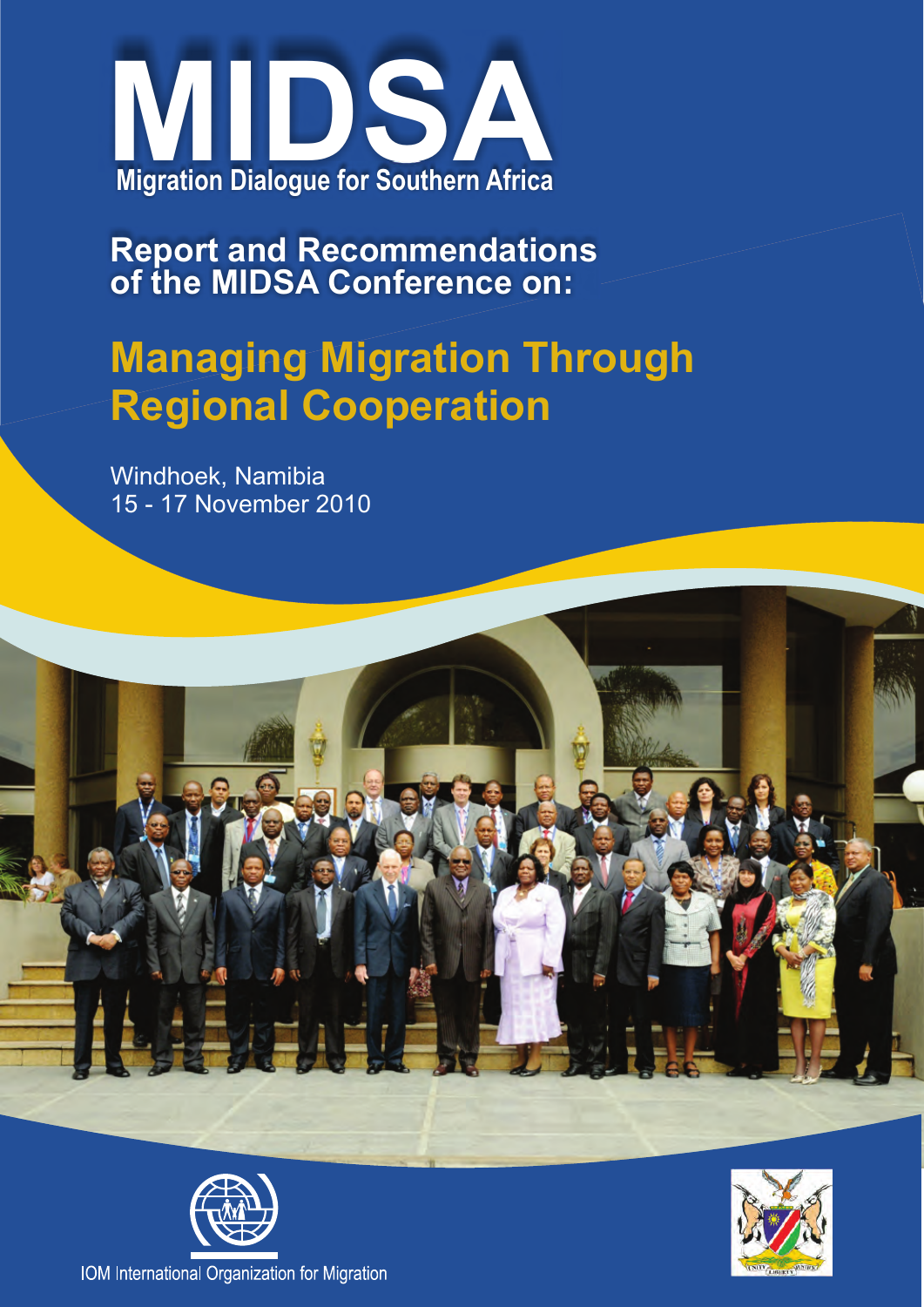# **Table of Contents**

- 
- 2. Full Report
- 3. Annexure 1 MIDSA Final Agenda
- 4. Annexure 2 MIDSA Participant List
- 1. Recommendations **Page 1**<br>
2. Full Report **Page 2** 23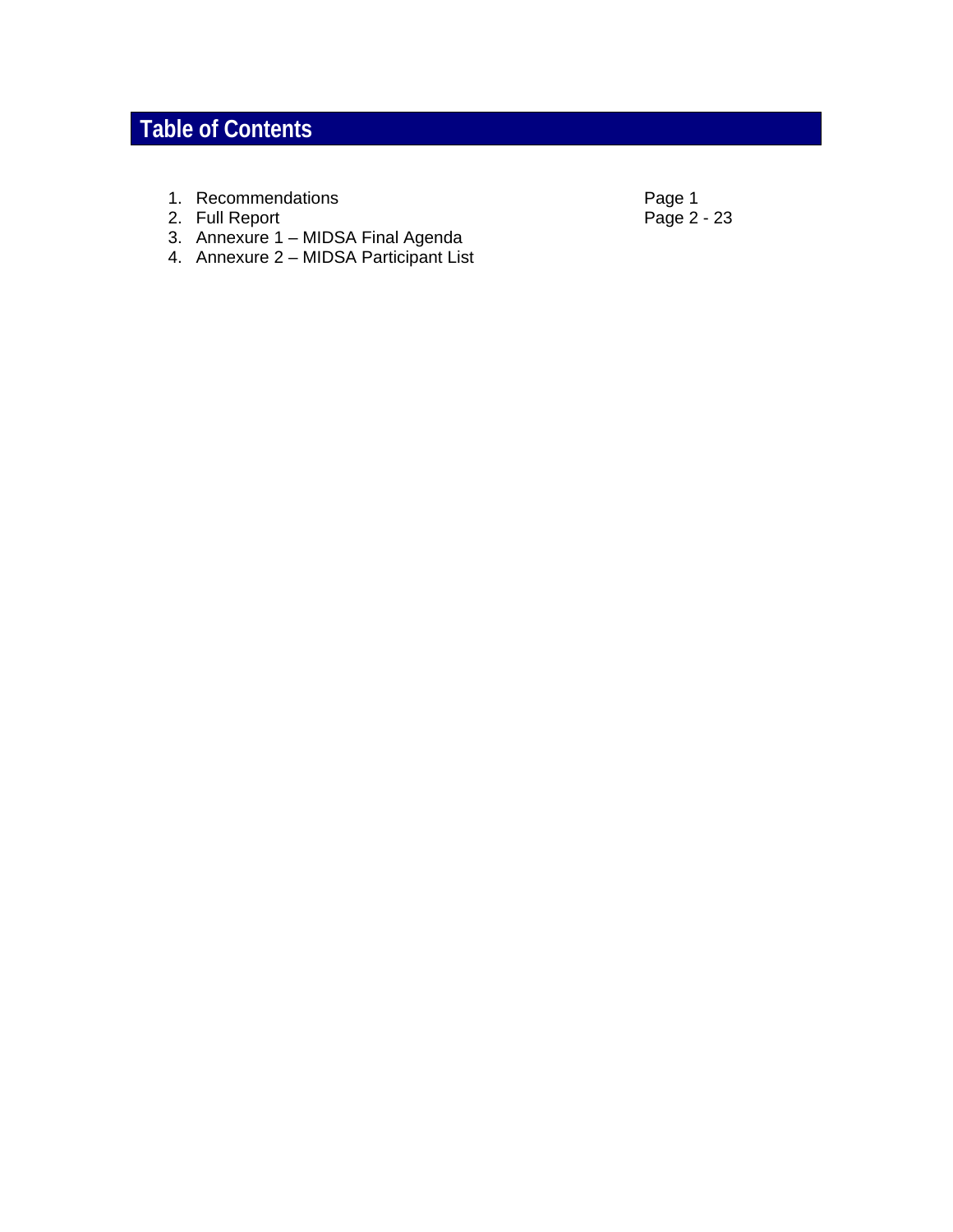# **Adopted Recommendations**

The following recommendations, which were based on the presentations, discussions and group work, were revised and adopted at the ministerial level on Day Three of the workshop.

- The Chair in Office of MIDSA and IOM to pursue the integration of current and future recommendations of the MIDSA Ministerial meeting into SADC structures so that these recommendations lead to concrete actions.
- Enhance migration management coordination, including through the establishment of migration focal points in relevant ministries; agreement on common regional standard operating practices including minimum standards for migrants access to basic social services; capacity building; ongoing exchange of experiences and best practices; harmonised border management systems; and an integrated regional information management system.
- Encourage countries to expedite ratification of the SADC Protocol on the Facilitation of Movement of Persons in accordance with SADC decision.
- Address challenges of irregular migration by increasing public awareness in order to discourage irregular migration as well as promoting legal labour mobility channels and opportunities.
- Promote the participation of the diaspora in development and mitigate the effects of brain drain by, for example, increasing opportunities for skilled migrants to remain within the region, undertaking a regional assessment of remittance flows and developing a Regional Diaspora Engagement Framework.
- Improve the collection, analysis, dissemination and harmonisation of migration data, ensuring its application to policy-making and incorporation into national development plans, requiring capacity building of national statistical offices, national migration institutions and the SADC statistical department.
- The agreed frequency of MIDSA meetings as follows:
	- 1. Yearly: MIDSA workshop for Permanent Secretaries and senior government officials
	- 2. Every other year: MIDSA ministerial workshop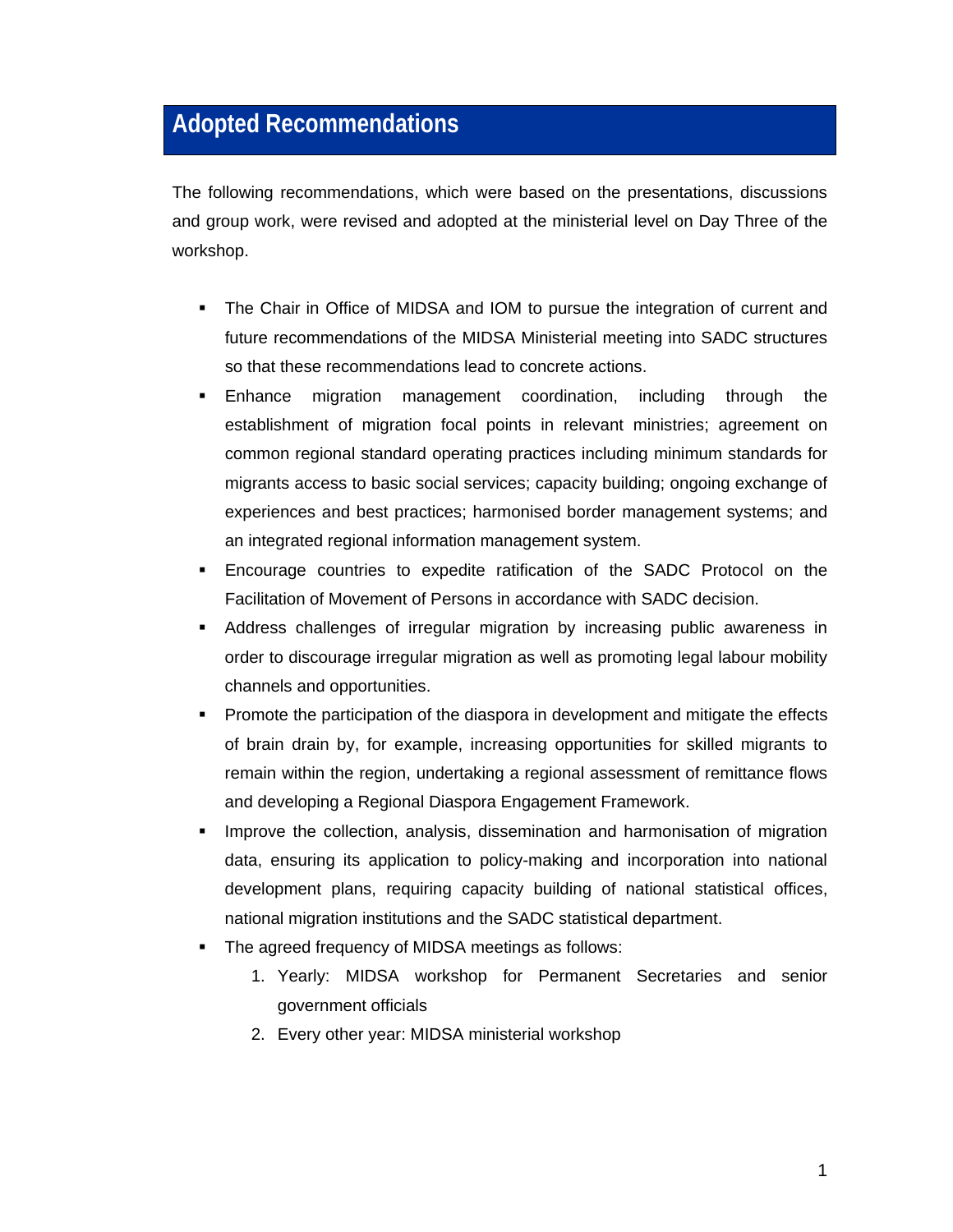# **Introduction and Participants**

The first Ministerial Migration Dialogue for Southern Africa (MIDSA) was held in Windhoek, Namibia on 15 - 17 November 2010. The overall objective of MIDSA is to support SADC member states in managing migration in a holistic and mutually beneficial manner, for the states involved and for the migrants themselves. Its specific objectives include:

- To create support and build partnerships on migration management in participating SADC states;
- To chart a course forward (governance framework) for MIDSA, whereby it can serve as a key tool for governments to address migration management issues and challenges in the SADC, not only through dialogue but also action;
- To share good practices of governmental and non-governmental initiatives to harness migration benefits from the SADC region as well as from other regions;
- To identify and agree on the key issues and main challenges with regard to managing migration in the SADC region, that can be addressed in a mutually agreed upon action agenda.

Participants included officials from Ministries of Home Affairs/Interior from 14 SADC countries namely: Angola, Botswana, DRC, Lesotho, Malawi, Mauritius, Mozambique, Namibia, South Africa, Seychelles, Swaziland, Tanzania, Zambia and Zimbabwe. Honourable Prime Ministers and Ministers from Botswana, Democratic Republic of the Congo, Lesotho, Malawi, Namibia, South Africa, Swaziland, Zambia and Zimbabwe attended the ministerial day. Other participants included the United Nations High Commissioner for Refugees (UNHCR), Southern African Migration Project (SAMP), Common Market for Eastern and Southern Africa (COMESA) and Embassies and High Commissions represented in Namibia.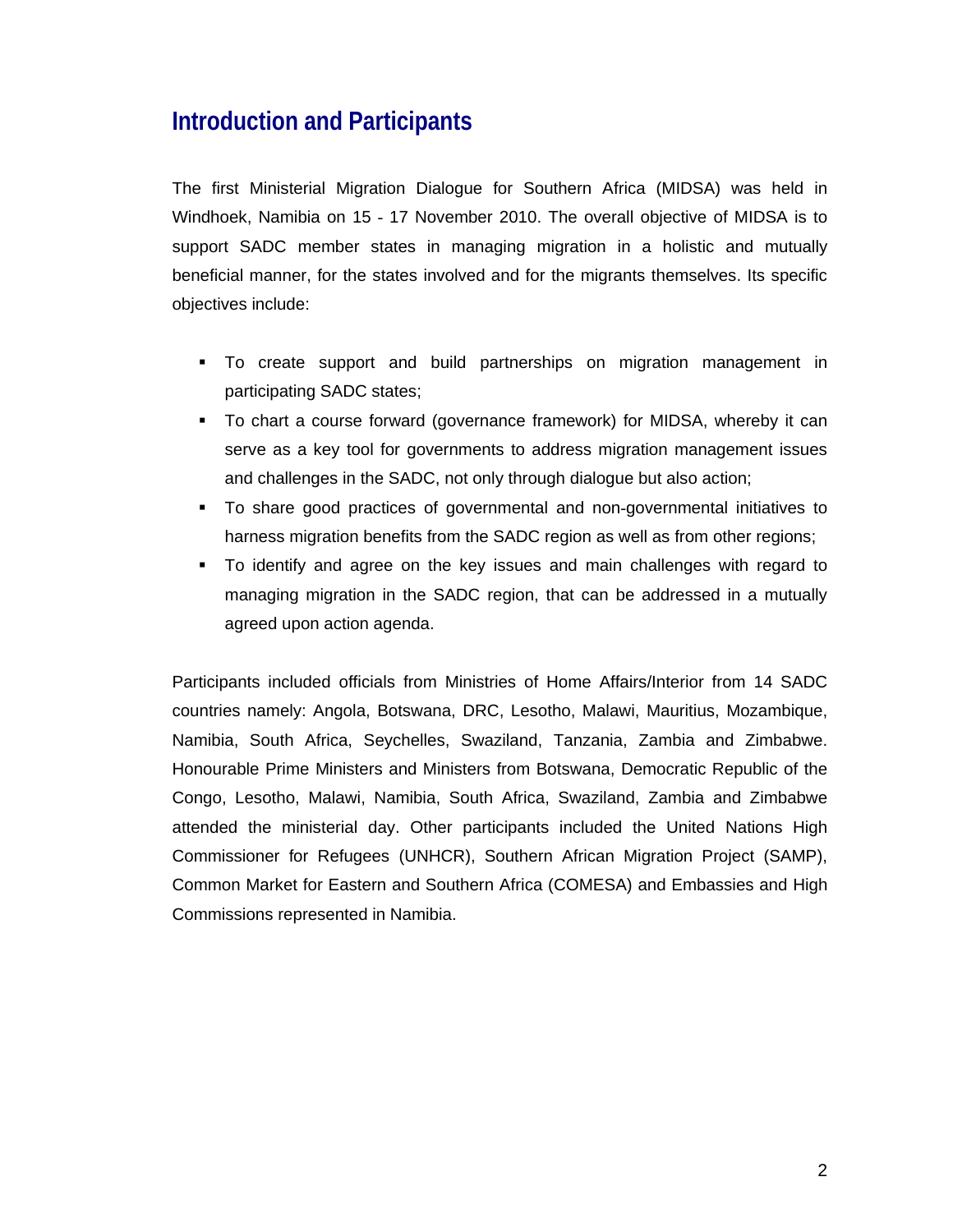#### **DAY 1**

#### **Opening Session**

As described below, presentations on Day One centred on migration management and maximizing the potential benefits of migration. Day Two focused on regional cooperation and resulted in specific proposals for action relating to coordination, migration information and the SADC Protocol on the Facilitated Movement of People. On Day Three, the participation was elevated to the ministerial level to discuss critical migration issues and adopt a series of action - oriented recommendations. Throughout the event, the presenters and participants thanked their hosts, the Government of Namibia, Land of the Brave, for their outstanding hospitality.

**Ambassador Patrick Nandago,** Permanent Secretary of the Ministry of Home Affairs and Immigration, Namibia, welcomed the delegations to the workshop, which his government was honoured to host. He touched on the migration challenges faced by the region, recognized the need for a collective approach and suggested that participants devise actionable recommendations for adoption by the participating ministers.

**Mr. Bernardo Mariano**, IOM Regional Representative, thanked the Government of Namibia for hosting the workshop. He reflected that from the outset of MIDSA, ten years ago, participants have suggested the event be elevated to ministerial level to provide the necessary political support for implementation of the agreed recommendations. Over the years, MIDSA has served as a platform to discuss migration issues, share best practices in migration management, identify gaps and better align policies in the region.

Honorable Deputy Minister for Home Affairs and Immigration, Government of Namibia, Elia Kaiyamo, MP, welcomed the participants. He noted that migration is a critical issue in the region and outlined several reasons for migration, including economic, political and social factors. The task of the conference was to explore different ways to manage these types of migration toward reducing the risks while maximizing the benefits. He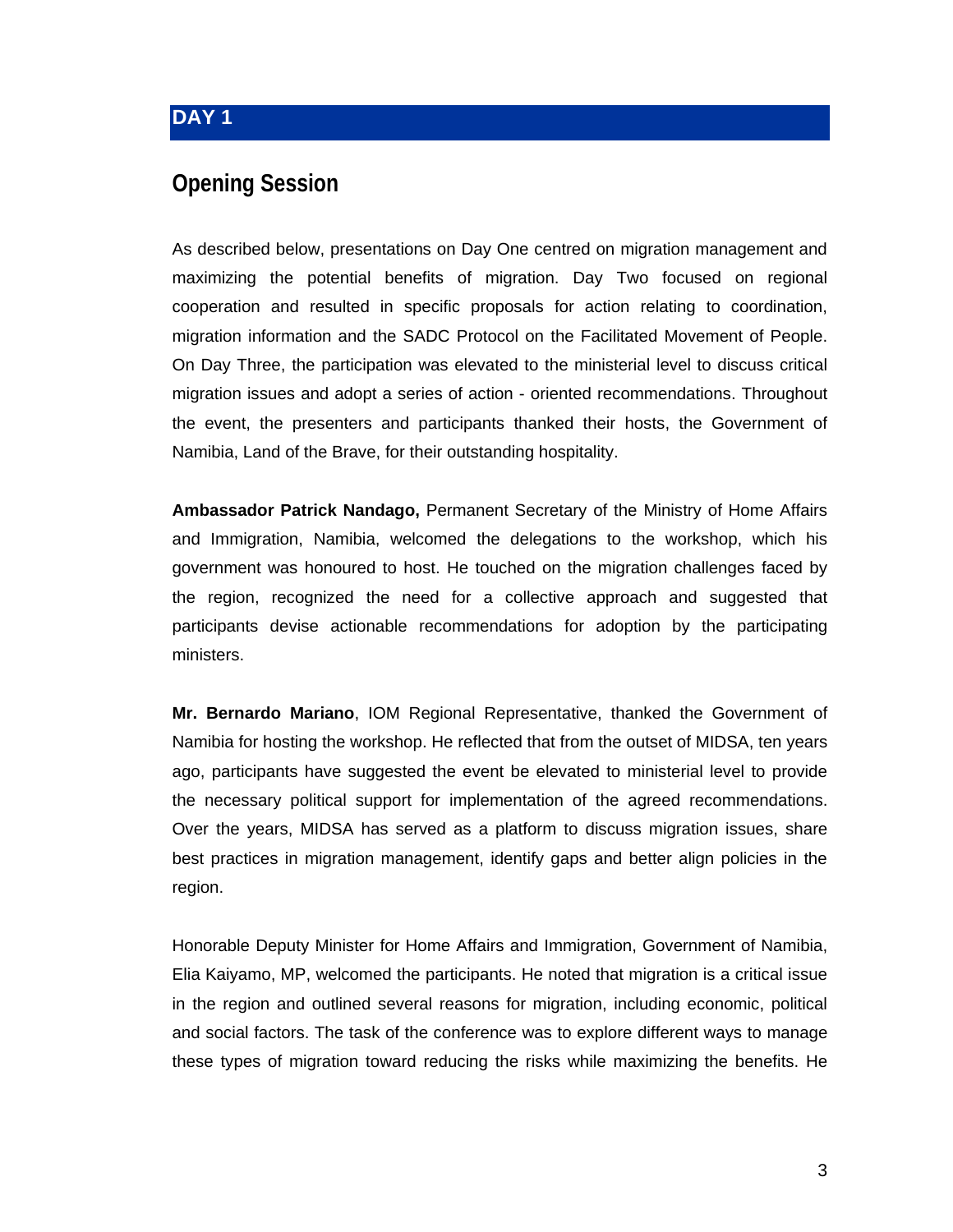further emphasized the importance of generating clear and focused recommendations for presentation to ministers.

Through the **Tour de Table** participants were able to share the experiences of individual countries in addressing migration and development in the region, as well as to introduce new initiatives. Various participants recognised that migration contributes to the social and economic development of their countries. Many participants noted the increased complexity of mixed migration to, from and through their countries, including the effects of "brain drain" and the need to attract skills back in to the region. Participants also concurred on the need for a common, coordinated policy on migration that is cognizant of member state contexts as well as the importance of collecting and sharing information among member states. The need to improve border management as a means to address the impact of irregular migration and movement of refugees was highlighted by a number of participants.

# **Session 1: Migration Management: Maximizing the Benefits and Minimizing the Challenges**

#### **Ten Years of MIDSA**

**Professor Daniel Tevera,** Southern African Migration Project (SAMP), provided an overview of the history of MIDSA, starting in November 2000 in Swaziland, where participants endorsed the value of MIDSA as a viable framework and requested further meetings. He noted that the aims and objectives of MIDSA had been achieved, but also acknowledged additional objectives since MIDSA's inception, such as to assist SADC governments to respond to the African Union (AU) strategic framework on migration and the AU common position on migration for development; to stimulate discussion and debate on the SADC Protocol on the Facilitation of Movement of Persons; and to participate in global debate on migration, including through the Global Forum on Migration and Development.

In the discussion that followed, the possibility of making MIDSA a more powerful process to generate actionable recommendations was explored, as was the need to reflect on where MIDSA currently stands and revise its objectives. The potential to link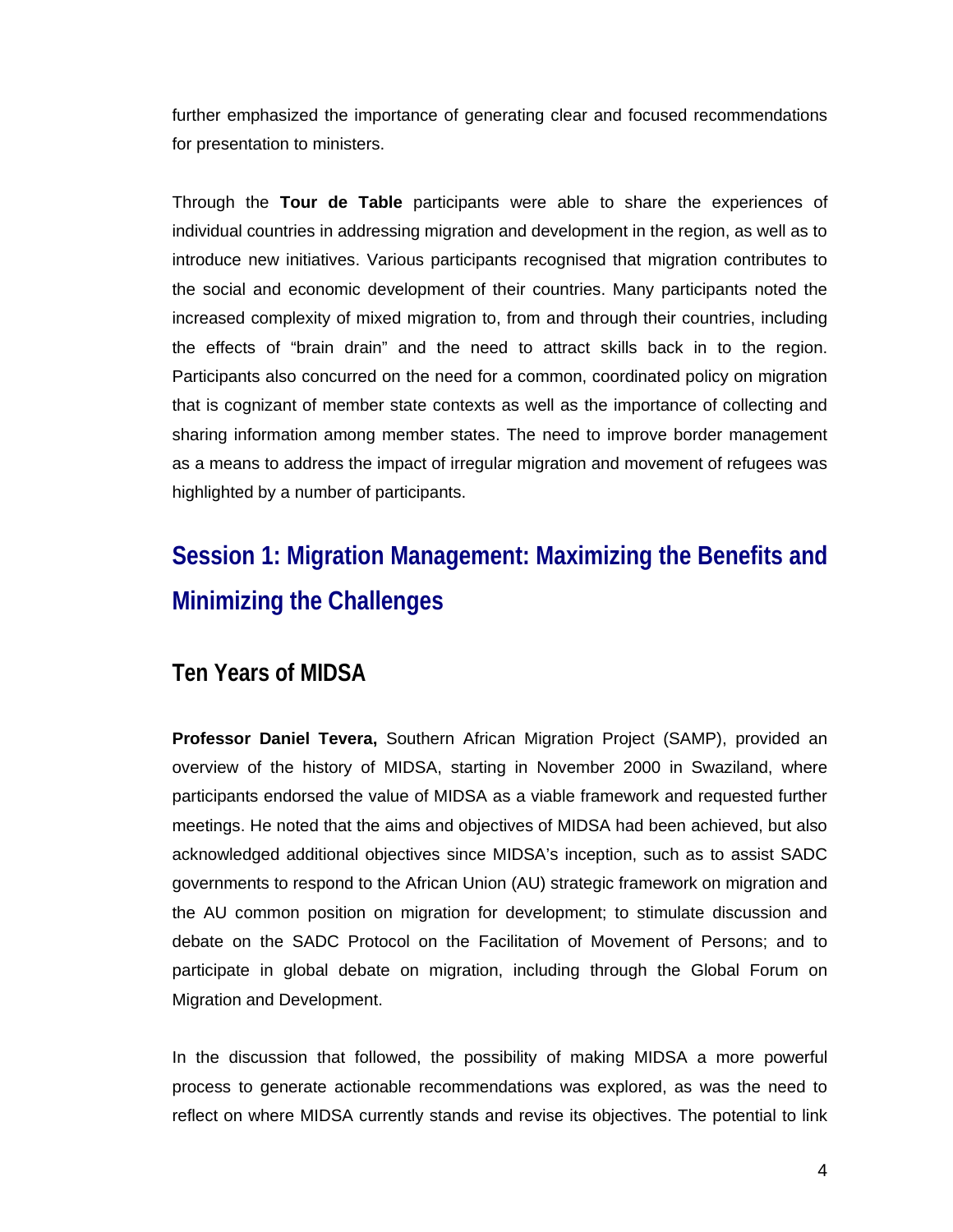the regional consultative process with regional economic communities (e.g. COMESA, EAC and SADC) was raised as means of ensuring discussion on migration dynamics is undertaken at the broad regional level.

# **The Benefits of Data Collection and Utilization towards Addressing Migration Challenges and Opportunities**

**Mr. R. Khetsi,** Lesotho Permanent Secretary, Ministry of Home Affairs, Public Safety and Parliamentary Affairs, illustrated the benefits that could be derived from better data by discussing the potential for informed policy - making in the areas of remittances and diaspora engagement. It was recognized that intra-regional migration is the most common form of migration, in particular in sub - Saharan Africa, and member states should aim to improve data collection at the national and regional level. The related challenges faced by many governments in the SADC region included lack of research capacity on migration; unavailability of data; outdated data sources; scattered migration information between different government departments, statistical offices and academic institutions; lack of analysis and dissemination of collected data; and inadequate linkages between research and migration policy. Accordingly, it was recommended that SADC make a concerted effort to establish migration observatories at the national and regional level, which can foster close collaboration between institutions and strengthen migration data collection and its application to policy making. Mr. Khetsi also suggested a SADC region - wide migration profile; incorporation of migration issues into development plans; and research on harmonization of policies and laws.

The delegates strongly agreed on the need to improve data on migration and ensure its application to policy formulation. Specific initiatives were discussed, including promoting the exchange of best practices among SADC states and the development of migration profiles.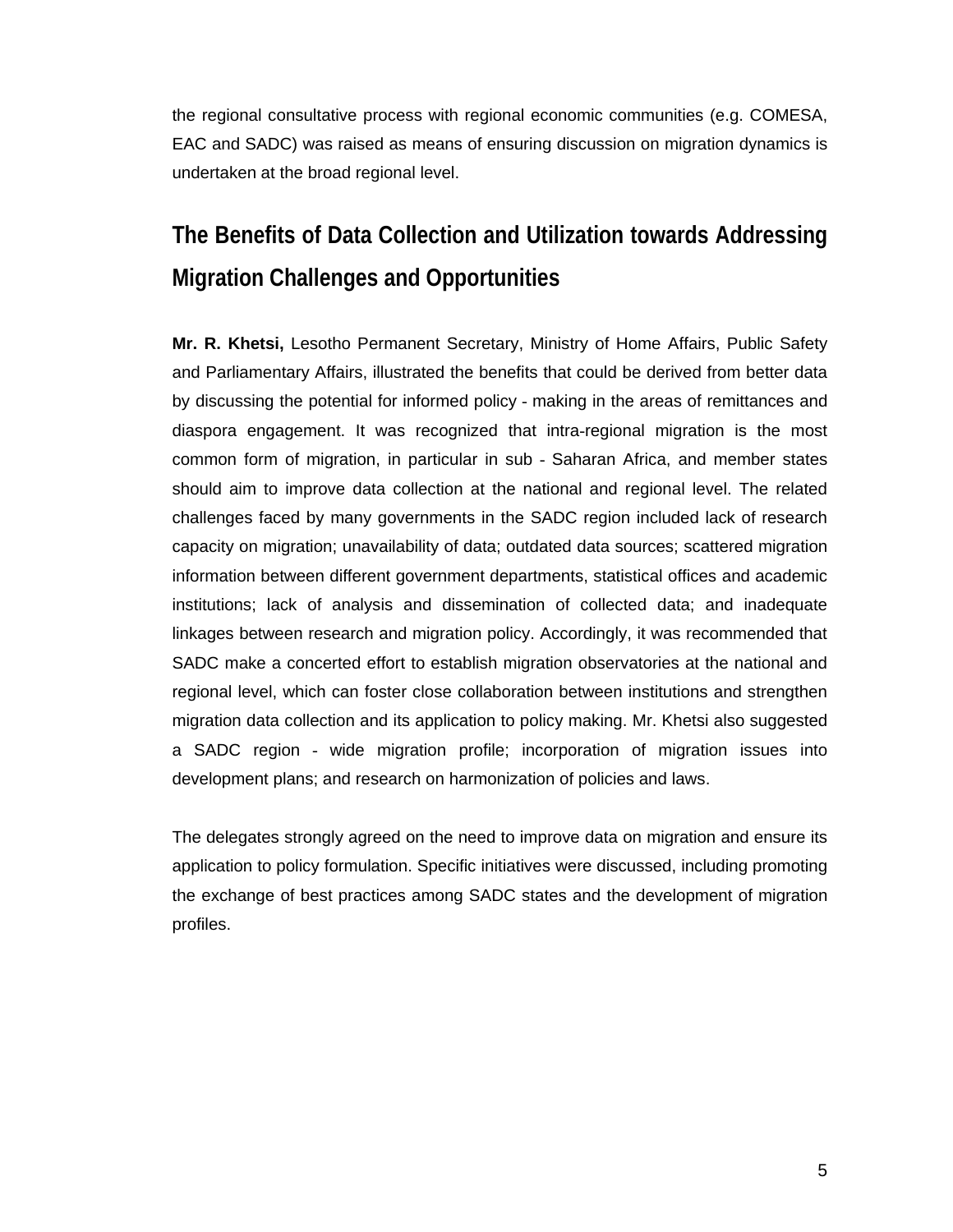### **Session 2: Migration Management for the Benefit of All**

# **Harnessing Skills: Diaspora Engagement for National and Regional Development**

**Mr. Simon Kapilima,** Assistant Labour Commissioner, Ministry of Labour and Social Security, Zambia, presented the steps taken by Zambia with respect to its diaspora, illustrating the government's commitment to engaging the diaspora in social and economic development. Diaspora engagement was perceived as critical in light of shortages of skilled human resources affecting the country – particularly in the education, health and mining sectors – resulting from the emigration of many qualified nationals. With support from IOM, Zambia has established an Office of Diaspora Affairs and reached several important achievements under the first phase of its diaspora engagement project, including capacity building; formation of a national technical working group; study visits to view established practices in the region; and development of a diaspora engagement framework. Diaspora engagement has been addressed as a cross - cutting issue at the inter - ministerial level, including the Office of the President and Ministry of Labour. Mr. Kapilima also outlined the activities foreseen under the second phase of the program, including temporary return of diaspora, skills transfers and investments in the social and economic development of Zambia.

Mr. Kapilima reported positively on progress to date, noting the high level of interest from the diaspora as well as commitment from the government. The challenges experienced include the time needed to build trust between diaspora and Zambian institutions, engagement with the private sector, and managing the high expectations, both domestically and overseas.

Participants queried how countries or the region could attract the diaspora to return, given competing economic factors. They also explored means of leveraging diaspora contributions without requiring their permanent return through, for example, short-term and virtual return programs.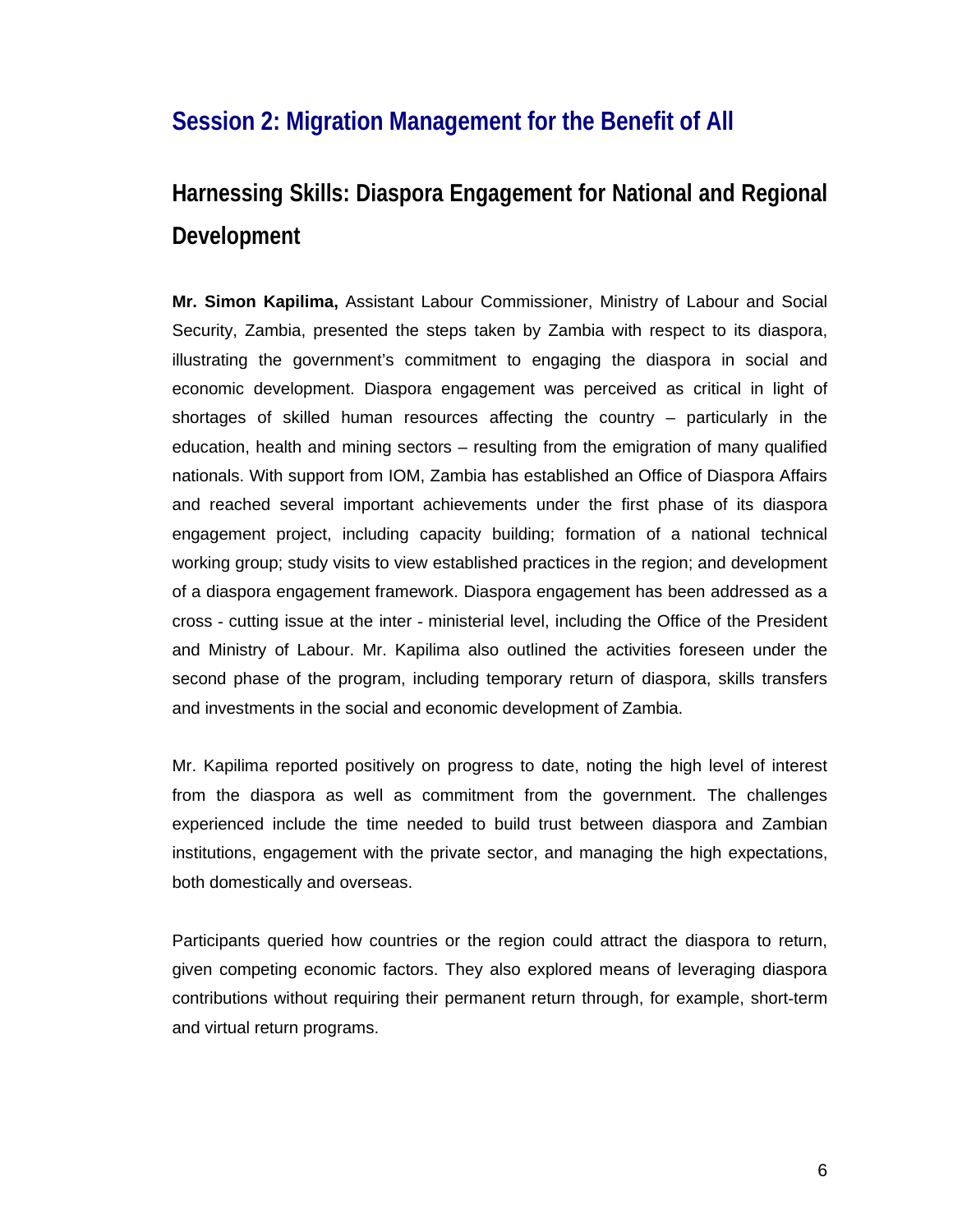### **Migrants' Rights, Responsibilities and Contributions**

**Mr. Daniel Redondo,** IOM International Migration Law Unit, gave a presentation on migrants' rights and briefed the audience on the ratification and implementation of human rights instruments. Among the challenges faced by migrants, the following were emphasized:

- Discrimination, either causing migration (as a push factor) or during the migration route in countries of origin, transit and destination;
- Challenges in the enjoyment of political and civil rights;
- **Lack of access to economic, cultural and social rights;**
- **Lack of access to justice at the national and international level;**
- Lack of implementation and/or follow up of recommendations of the Human Rights system;
- Gender based considerations: considering the gaps and traditional discrimination faced by
- women and men, as well as the fact that in many cases the gender based discrimination turns into push factors.

International migration law is the main framework recognizing the rights and responsibilities of migrants and states. Of the eight core instruments that address the protection of human rights, the International Convention of the Protection of Migrant Workers and Members of their Families has the lowest ratification rate, with only 44 state parties ratifying the convention over 20 years. Mr. Redondo further noted different forms of protection mechanisms: treaty based procedures and the charter based procedures. He reiterated that the prime responsibility for ensuring the respect of the human rights of migrants lies with states. This task should be accomplished in conjunction with other stakeholders who might contribute and support this role, such as international organizations, the private sector, non - governmental organizations, host communities, communities of origin and migrants. The Chair noted that countries need to find ways to enforce their laws, while still protecting the human rights of the migrants.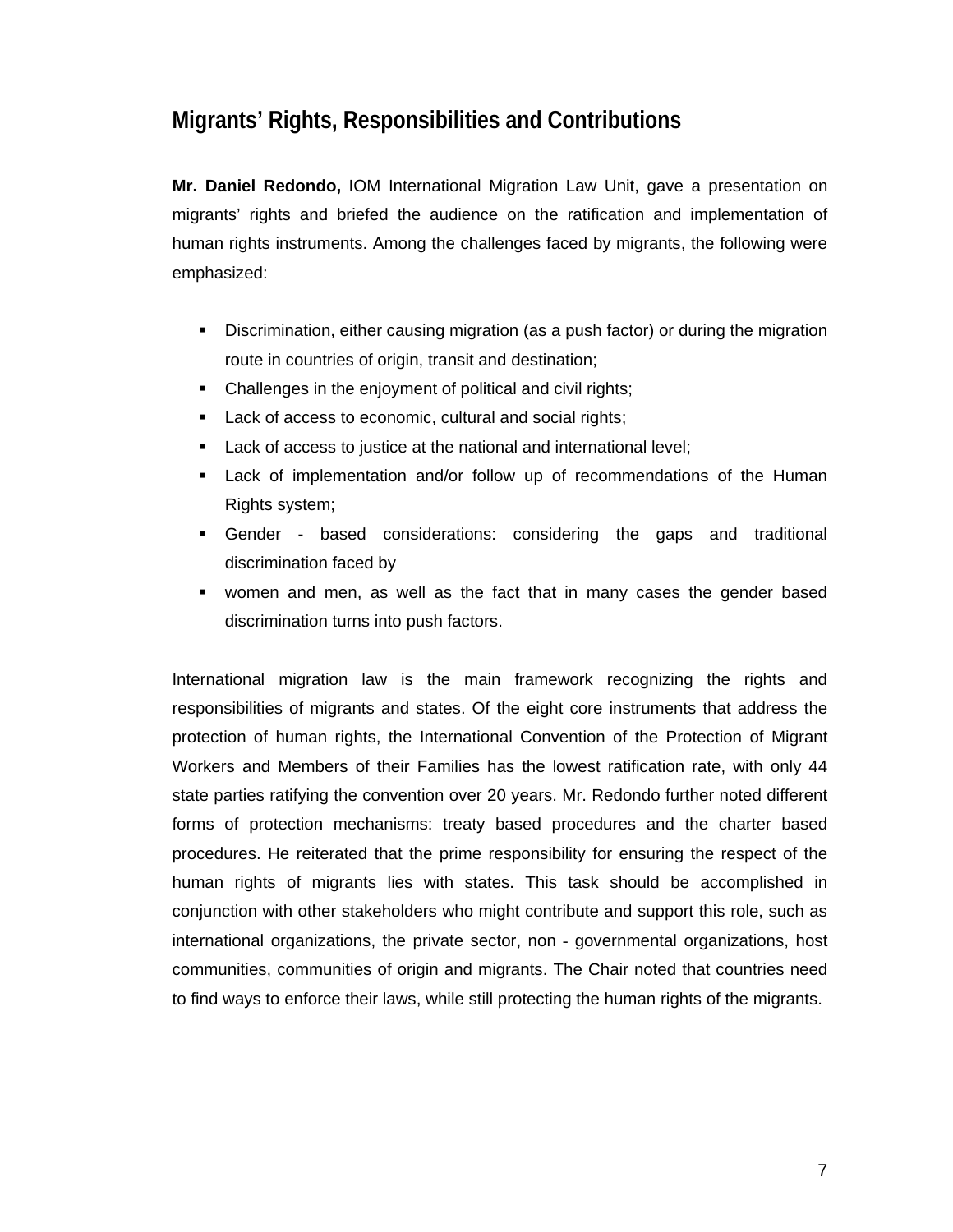### **A Balanced Approach: Border Control vs. Border Management**

**Mr. Mbarak M. Abdulwakil,** Permanent Secretary, Home Affairs, Tanzania, and Mr. Pär Liljert, Chief of Mission, IOM Tanzania, gave a joint presentation aiming to provide lessons learnt related to border control vs. border management. The key issues identified by Tanzania were improved data and establishment of computerized entry and exit systems; harmonized training and capacity building on migration management; and long term solutions to irregular migration. In these processes, regional integration and dialogue should be recognized as fundamental. In East Africa, countries have applied a national, cross - border and regional approach. To reach successful agreements and implementation on migration related issues at a regional level, the initial initiatives need to be built on national buy-in and adopt a cross - border approach. The presenters informed the audience about a cross -border project on Capacity Building for Border Management for Tanzania and its borders with Burundi, Kenya, Rwanda and Uganda. The project includes the rapid assessment of border posts and existing training; a computerized border management system and basic infrastructural support; creation of border information centres to prevent irregular migration; enhanced collaboration at local cross-border points; and a case study towards the establishment of one-stop border posts. The chair noted that systems should be compatible if regional initiatives such as the SADC Protocol on the Facilitation of Movement of Persons or the UNIVISA are to be feasible. It was further suggested by IOM to consider a regional policy framework for SADC.

# **Labour Migration: Creating Legal Channels and Forming Bilateral Agreements for Mutual Benefit:**

**Mr. L.C. Museka**, Permanent Secretary, Ministry of Labour and Social Services, Zimbabwe, informed of the large numbers of Zimbabweans who have migrated to South Africa, Botswana, Zambia and beyond due to a variety of push - pull factors. Hence, in order to harness the benefits and minimize the risks, formalized cooperation between migrant sending and receiving countries is advisable. Due to the cost of documentation and other factors, many Zimbabweans migrate irregularly and a large number obtain farm or domestic work in the Limpopo province where they face a variety of challenges, including difficulties to integrate and risk of exploitation.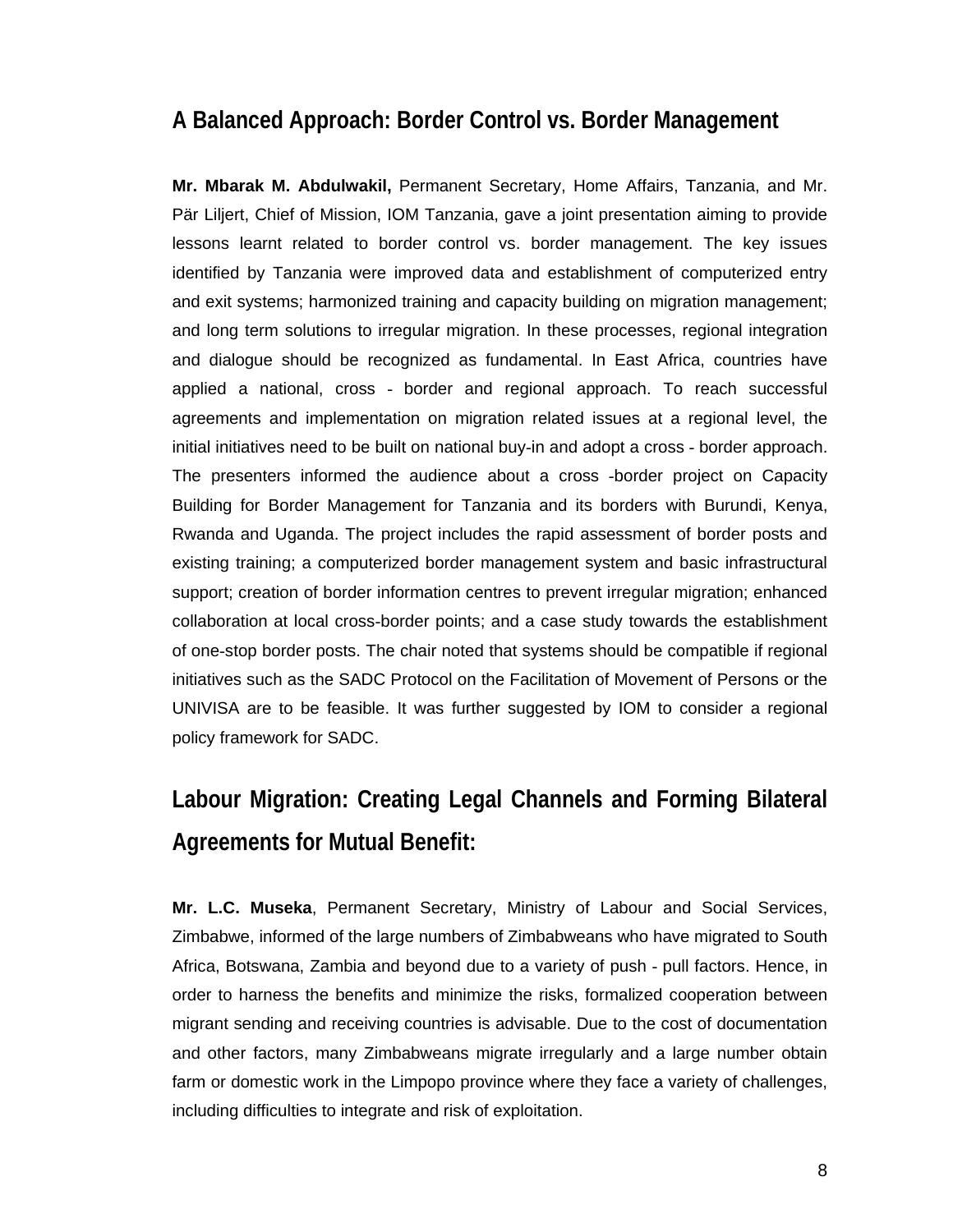Mr. Museka described efforts to regularize labour migration to South Africa through a Memorandum of Understanding, signed for three years in 2009, between the governments of Zimbabwe and South Africa. The MOU provides for institutional cooperation on labour migration and considers issues such as labour disputes and social dialogue, social security and occupational health. In order to operationalise the MOU, a pilot project is ongoing to facilitate labour migration from three provinces of Zimbabwe to the Limpopo Province in South Africa. He described also the Reception and Support Center located on the Zimbabwean border with South Africa, which provides humanitarian assistance to returned migrants. He recommended that the MOU be expanded to cover all migrant workers in all the provinces and different sectors.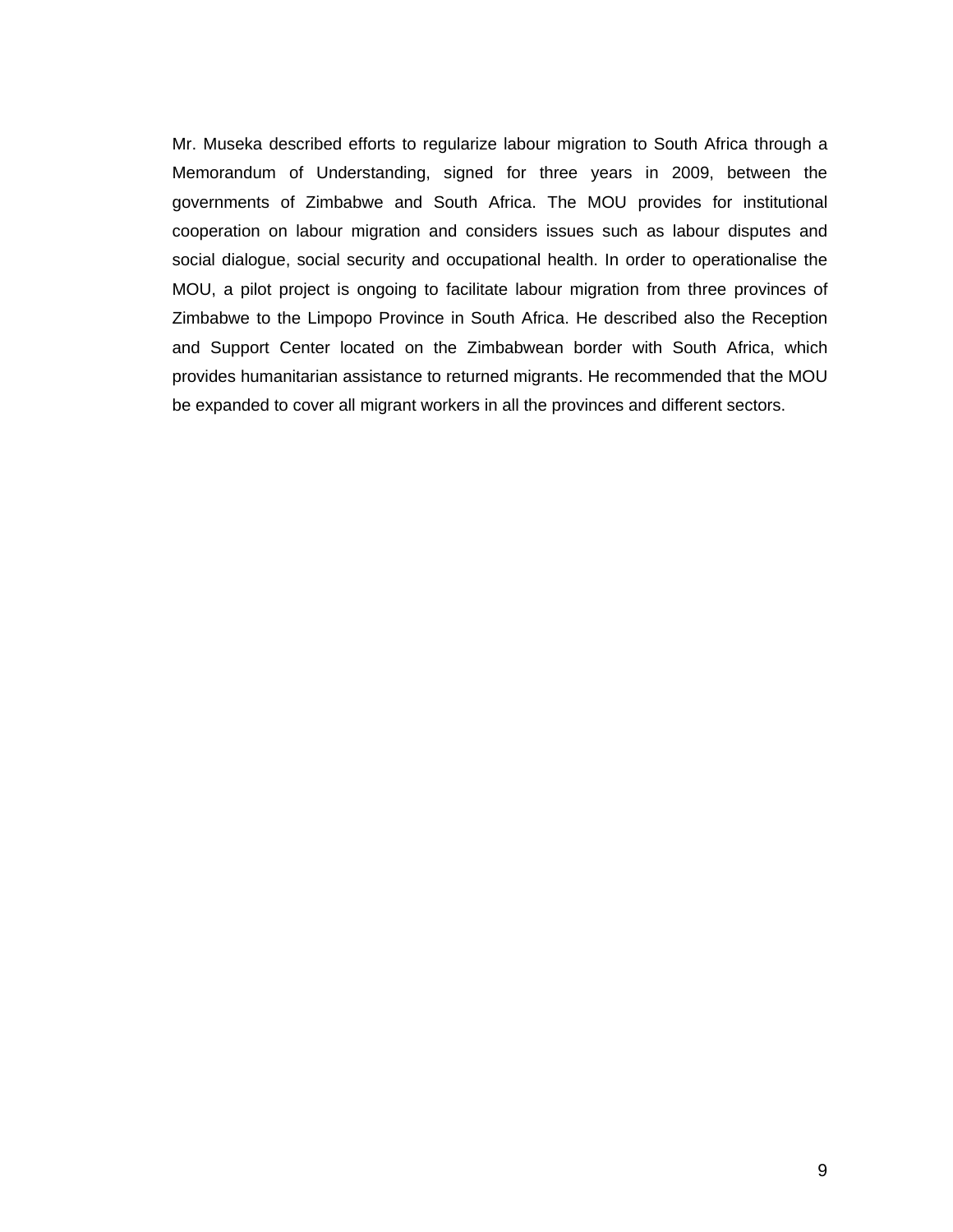### **DAY 2**

# **Session 3: Regional Cooperation: Mechanisms, Best Practices and the Way Forward**

**Report from the IOM/UNHCR Regional Conference on Refugee Protection and International Migration: Mixed Movement and Irregular Migration from the East and Horn of Africa and Great Lakes Region to Southern Africa:** 

**Mr. Sanda Kimbimbi,** UNHCR Southern Africa Regional Representative, and **Mr. Mbarak Abdulwakil**, Permanent Secretary, Home Affairs, Tanzania, gave a joint presentation on this Conference, which was held in Tanzania in September 2010. The objectives of the conference were to better understand south - bound movements of refugees and migrants; examine the main challenges in responding to these flows in a protection sensitive manner; and identify actions to be taken to address these challenges.

The Tanzania conference concluded with a clear call for strengthened national, bi lateral and regional cooperation on refugee protection, mixed migration and irregular migration issues. At the national level, the need was noted for the establishment of inter - ministerial task forces to ensure communication between different government agencies, as well as "mixed migration task forces" to bring together government officials, civil society and international organizations. At the regional level, the role of the AU and the regional economic communities as platforms for coordination was emphasized. Participants also concurred on the need for improved national policy and legal frameworks to address the challenges of mixed migration flows, in particular on such issues as national asylum procedures, detention of irregular migrants and asylum seekers, and local integration/livelihoods opportunities for refugees and migrants; as well as the need to strengthen national capacity, in particular with regard to border management, including the need for integrated training among different government departments and external stakeholders in the capital city as well as border areas.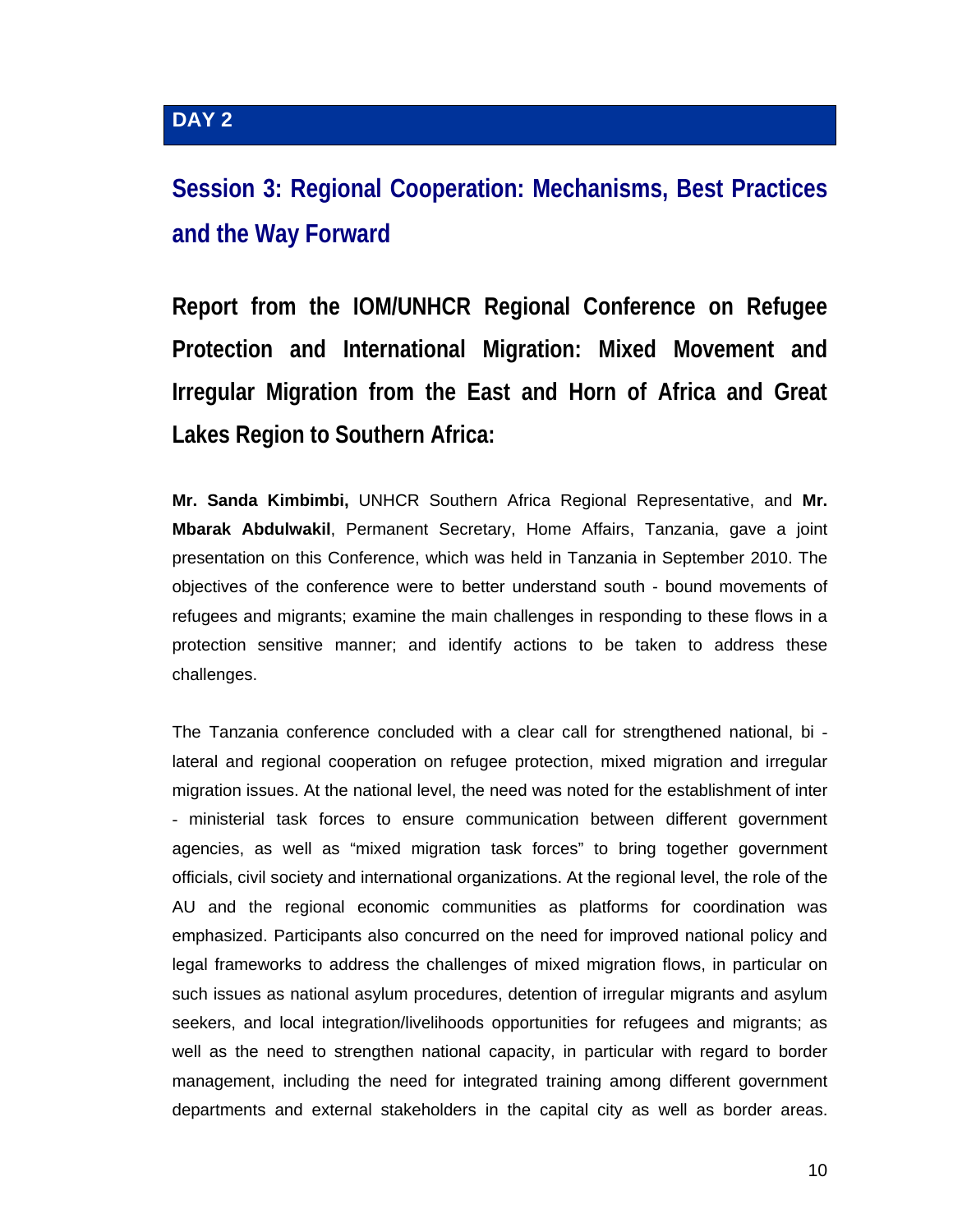Finally the conference highlighted the importance of more accurate refugee and migration data and analysis in order to ensure the development of evidence - based policies. The presentation concluded with the recommendation that regional fora, such as SADC and MIDSA, would be appropriate vehicles for discussions and action on these issues.

### **Operational Modalities for MIDSA**

**Ambassador Patrick Nandago,** Permanent Secretary Ministry of Home Affairs and Immigration, Namibia, gave a presentation on the draft operational modalities of MIDSA, aiming to generate discussion on the way forward for MIDSA toward enhancing dialogue with relevant stakeholders on migration. Delegates were reminded that as a regional consultative process, MIDSA provides SADC member states with an informal and non - binding forum to discuss migration issues. Since its inception in 2000, MIDSA has addressed many issues including the need to harmonise policies and laws as well as data collection amongst member states, and has tackled issues such as irregular migration, migration for development, and migration health. MIDSA is open to all SADC member states and the responsibilities of members include to work collaboratively towards achieving the goals of MIDSA and participation in MIDSA processes.

#### **In taking MIDSA forward, it was proposed that:**

- The MIDSA Chair be aligned to that of the SADC Chair cycle. The role of the Chair would be to host MIDSA meetings at all levels, to work with the MIDSA secretariat to prepare agendas and to serve as a reference point amongst MIDSA member states.
- A steering group, consisting of the outgoing Chair, the incoming Chair and the secretariat, would support the Chair through providing continuity and smooth transition of responsibilities, as well as suggesting recommendations on the elaboration of existing operational modalities, rules and procedures.
- The Secretariat would consist of the IOM Regional Office, SAMP and relevant national offices. The Secretariat would provide operational and technical support to MIDSA.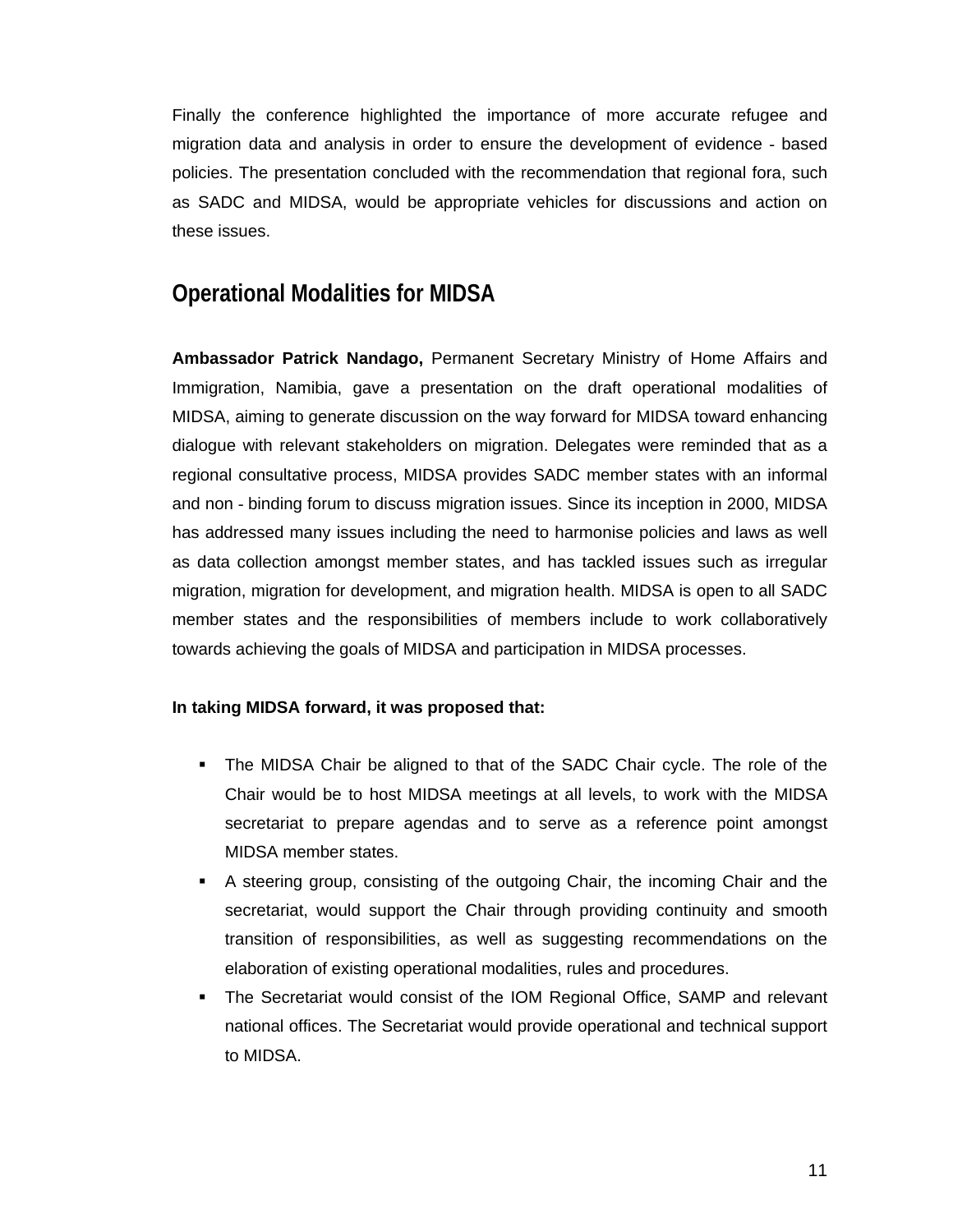- MIDSA ministerial meetings be held on an annual basis and would follow senior officials meetings. • Options for financing MIDSA need to be considered and could include contributions from member states, donors and other partners.
- MIDSA should enhance dialogue on migration in the region, expand collaboration with other regional consultative processes, and facilitate dialogue among regions of origin and destination.
- Observers, such as NGOs, diaspora organisations and academia, could be included in open sessions depending on relevance and only with prior approval of the MIDSA Chair.

After discussion of the paper, it was proposed that member states take greater ownership of the MIDSA process and that the SADC Secretariat be actively engaged so as to ensure that MIDSA is aligned to SADC. It was agreed that IOM and the current MIDSA Chair – in - Office (Namibia) should take the proposal to SADC for their consideration and further discussions.

# **Session 4: Regional Cooperation - Next Steps in Group Work**

**Group 1 on Migration Management Coordination** looked at regional priorities and discussed practical mechanisms to be institutionalized and harmonized toward increasing efficiency in migration management. The guiding questions for the group work related to mechanisms for inter - ministerial coordination at national and regional level; the gaps and priorities on migration management in SADC; and how international organizations and regional economic communities could best assist governments in this process.

**Group 2 on SADC Protocol on the Facilitation of Movement of Persons** noted the continued relevance of the protocol and the need to encourage its ratification and discussed the current gaps and priorities in facilitating the movement of people in the region. To set the scene, a general overview of the protocol was provided and delegates were reminded that its objective is to promote free movement of people and enhanced integration in the region. Though signed by Angola, Botswana, Democratic Republic of Congo, Lesotho, Mozambique, Namibia, South Africa, Swaziland, Tanzania, Zambia and Zimbabwe, the protocol has only been ratified by Botswana, Mozambique, South Africa and Swaziland. It requires ratification by two thirds of member states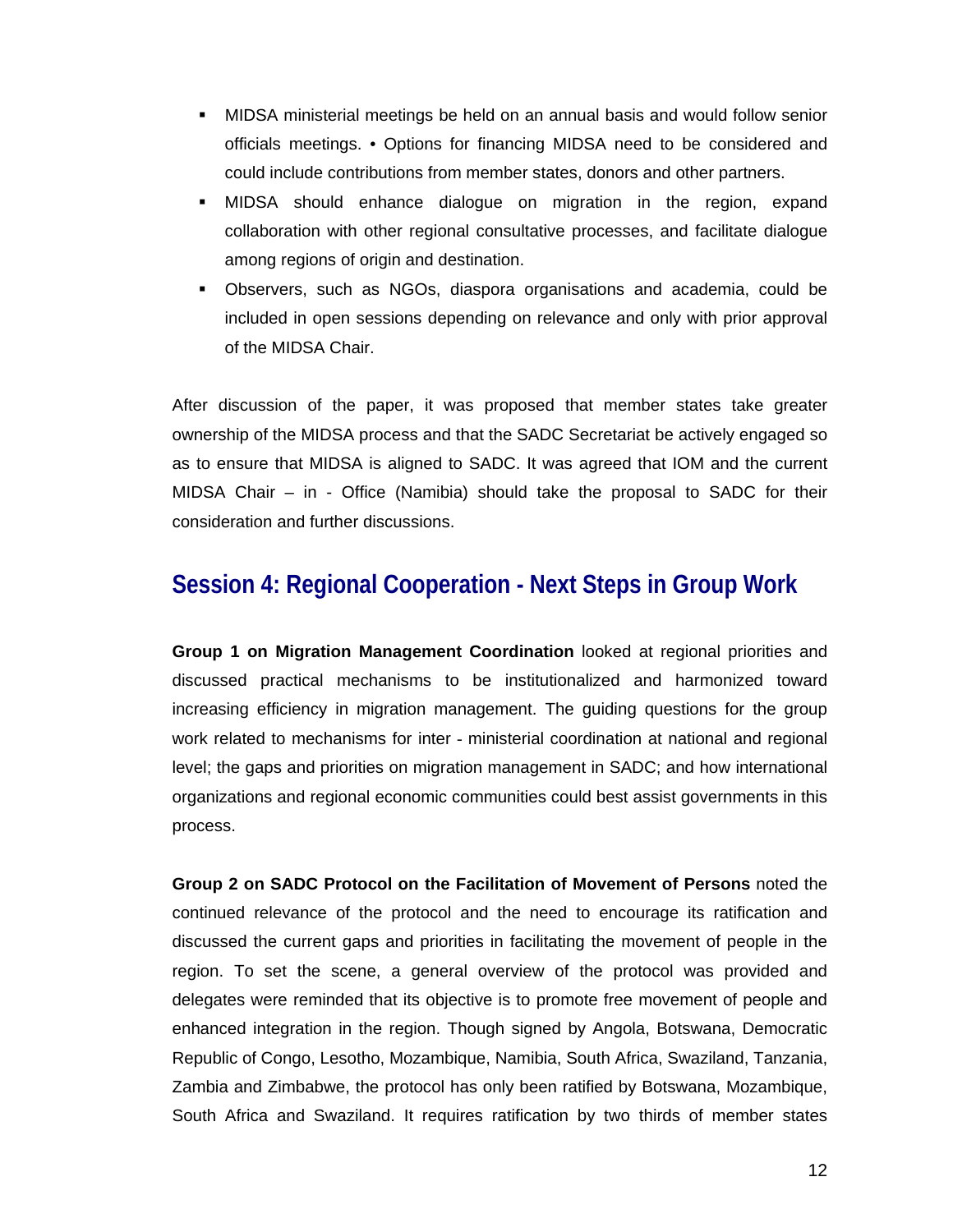before it enters into force. The delegates highlighted the need expedite the ratification, while recognizing the ratification processes in each country and the importance of alignment with national laws. The main concerns regarding the protocol related to fears about the impact of increased number of migrants in countries and the impact on the labour market and social services. In addition, concerns were raised on irregular migration and the number of refugees and asylum seekers being hosted by many SADC countries. Finally the group acknowledged the potential to learn from the other regions.

**Group 3 on Capacity Building and Migration Profiles in the SADC Region** discussed the role of migration data, identified critical data for migration management and noted means of enhancing capacity in this field. The group agreed that data collection is a pertinent issue in the region and in the continent. As migration is multi sectoral, challenges also need to be addressed in a comprehensive way. National migration profiles were mentioned as a useful framework for evidence based responses to migration. Participants concurred on the need for a broad - based SADC regional approach.

#### **Lessons Learnt/Best Practices**

Following the sessions, each group presented the key discussion points, best practices, lessons learnt and recommendations on their topic, the results of the group work were consolidated with recommendations emerging from prior presentations and discussion in the attached Summary of Plenary Discussions, Recommendations of Resolution and Action Agenda, which was presented for plenary review by Mandie Alexander (IOM) and Professor Daniel Tevera (SAMP) as follows:

- The countries of Mauritius and Zambia shared lessons learnt and emerging best practices around brain drain and brain gain.
- South Africa and Zimbabwe shared lessons learnt through managing migration by regularizing undocumented nationals through bilateral agreements
- Tanzania shared lessons learnt and emerging best practices in the area of inter ministerial cooperation & coordination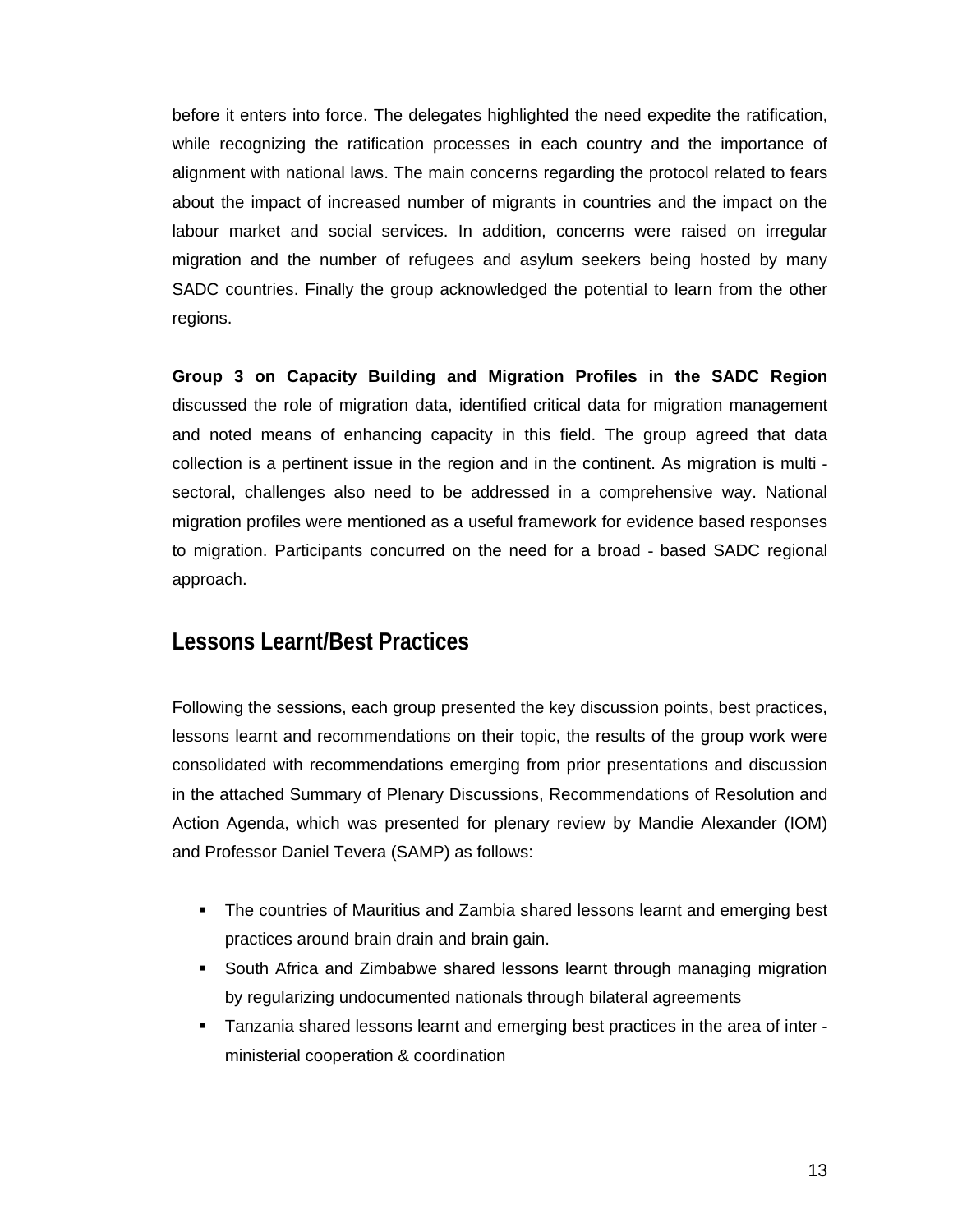- Day two groups work resulted in participants stating that promoting regular migration and improving border management is crucial as a cross cutting concern with a focus on:
	- 1. Reviewing and adoption legislative frameworks
	- 2. Increased technical cooperation and assistance
	- 3. Increased capacity building
	- 4. Development of a consolidated regional approach to migration management

From the participant presentations it was identified that migration profiles can be:

- **Inter-disciplinary and facilitated by many different agencies**
- Implemented through the national offices / agencies
- **Participants stated that some data relevant to migration exists, but that data** gaps and requirements has to be identified by the relevant ministries and agencies nationally
- **In general participants stated that accurate, relevant data can support policy** development (policy - relevant research) in areas of population mobility at national levels.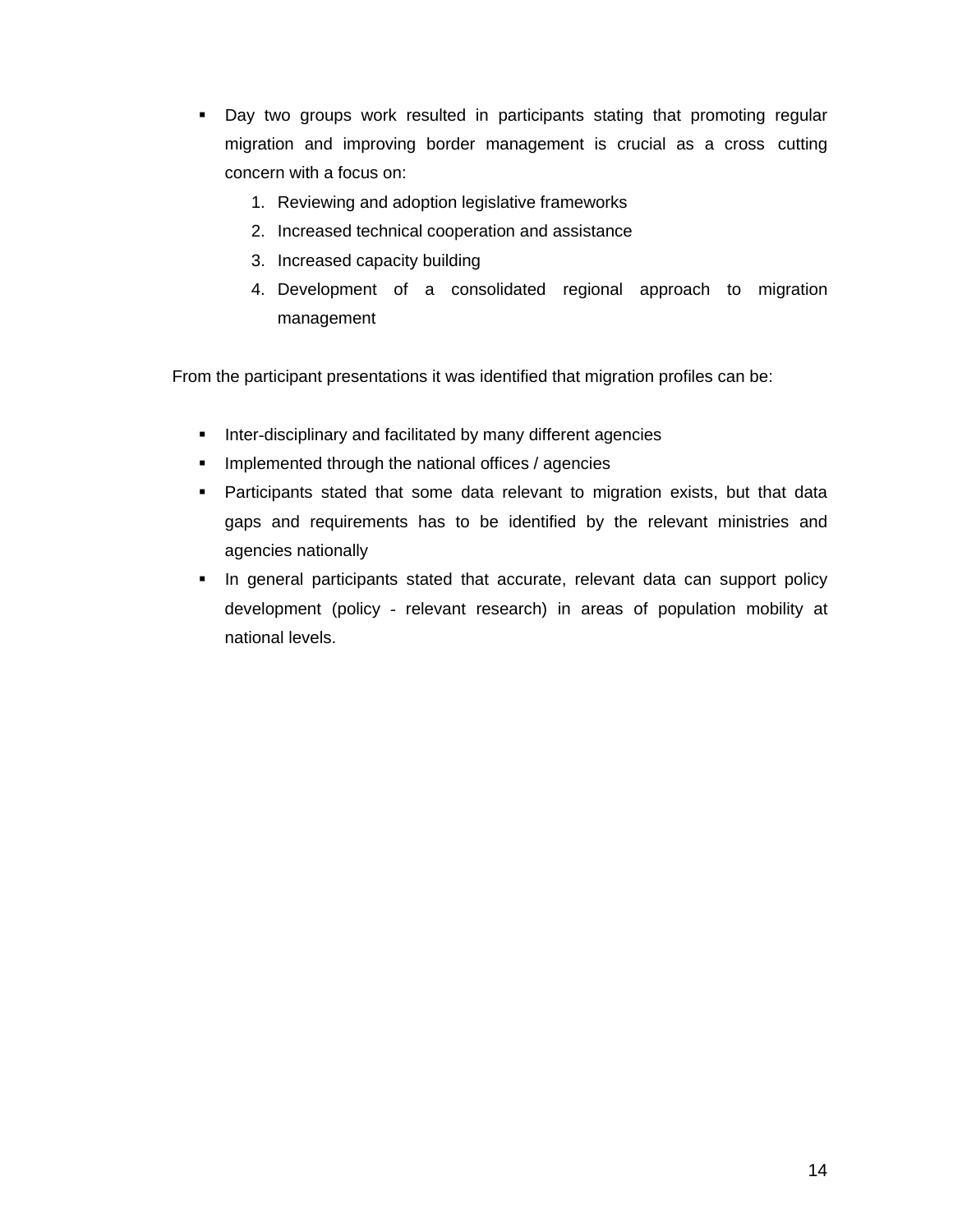### **Action Agenda**

The plenary action agenda is divided into a national action agenda with three key priority areas, and a regional action agenda with three key priority areas. These six priority areas were in turn disaggregated into medium - term outputs, and presented to the plenary session on Day Two of the meeting. After the adoption of all the medium term outputs and deliverables, these six key priority areas were collated into seven broader recommendations for consideration by the ministerial meeting on Day Three of the dialogue. The national and regional action agendas presented the following key priority areas:

### **1. National Action Agenda**

To enhance migration management coordination by:

- Establishing a migration focal point in each ministry / government department;
- Raising public awareness of safe migration in order to discourage and prevent irregular movements: by rolling out of community outreach and awareness projects by end 2011; and
- To encourage the ratification of SADC Protocol on the Facilitation of Movement of Persons signed and ratified by 2/3 of member states by end 2011;
- Putting in place national level population registers with the support of regional implementing partners by end 2012;
- Capacity building in migration management and protocol implementation projects developed and implemented by 2012; and
- Engaging stakeholders and exchanging experiences related to population movement as an ongoing activity at national level.
- To enhance migration profiles in the SADC region:
- Identifying and documenting the type of research needed to support policy development on population movements by end 2011;
- Identifying mechanisms to integrate migration data and research into policymaking by end 2011;
- **Including migration data in revised national development plans (timeline** depending on country specific cycles of national development plans); and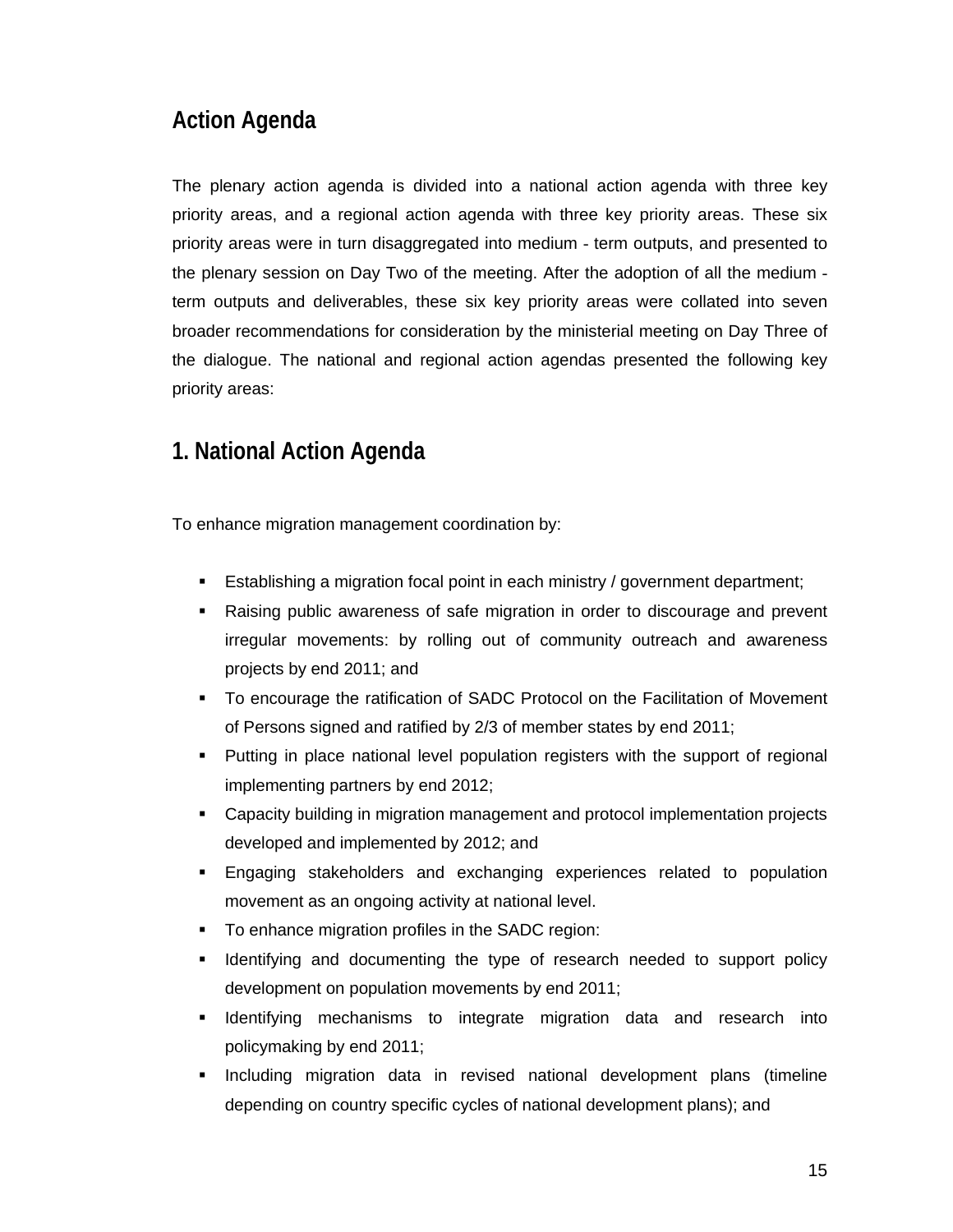Enhancing the capacity of national statistical offices and SADC statistical departments and migration offices through training of key stakeholders by 2012.

# **Regional Action Agenda**

To enhance migration management coordination by:

- Setting up of common minimum requirements and regional standards of migration management by end 2011;
- **Increasing information sharing among member states in conformity with national** standards as an ongoing activity at national level;
- Developing of minimum standards for access to basic services of migrants as it relates to fundamental human rights by end 2011;
- **Increasing opportunities and encouraging skilled migrants to remain within the** region: Developing a Regional Diaspora Engagement Framework by end 2012; and
- Conducting a regional assessment of remittance flows by end 2012.
- To encourage the ratification of SADC Protocol on the Facilitation of Movement of Persons:
- Addressing technical challenges to the ratification of the protocol by promoting harmonized border management systems, including infrastructure, technology, and machine readable passports through pilot projects by 2013;
- Encouraging SADC member states to develop and implement bilateral and multilateral agreements pertaining to joint and cooperative measures by 2013;
- Fostering regional cooperation efforts among major migrant labour sending and receiving countries to promote legal labour mobility channels and opportunities and thus reducing irregular movements as an ongoing activity at regional level;
- Developing integrated regional information management systems by 2013;
- Developing regional standard operating procedures and minimum compliance by 2012;
- Fostering collaboration, coordination and information sharing among member states, as anongoing activity at regional level; and • Developing monitoring tools by end 2012.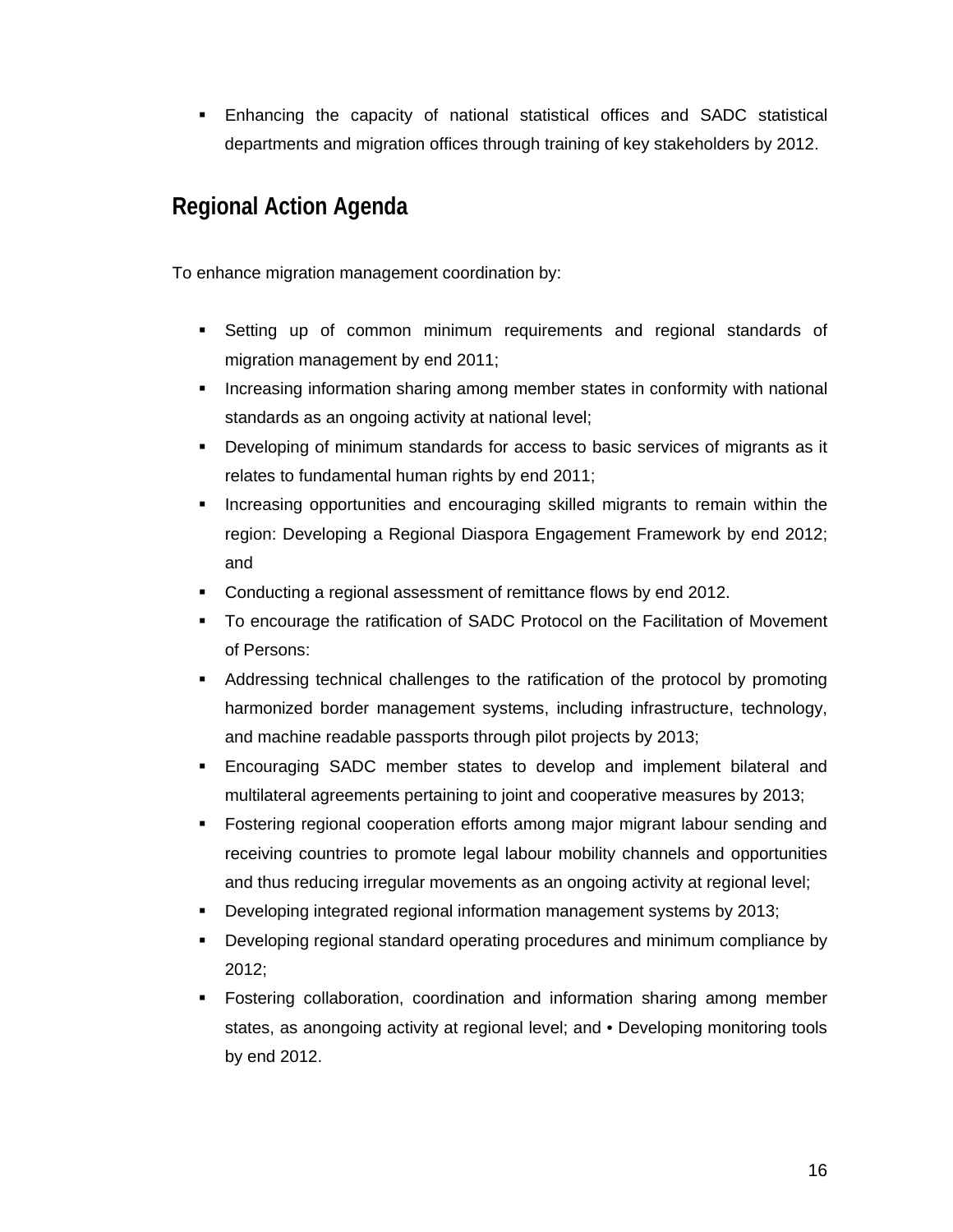Migration profiles in the SADC region:

- **Harmonizing migration data through regional coordination by 2013;**
- **IMPROVING INCOVERGENT INCOVER 1** Improving information sharing and best practices at national and regional level as an ongoing activity;
- Channelling efforts through regional bodies such as SADC as an– ongoing activity at regional level;
- Creating a centralized migration database at regional level by 2013.

In addition, it was suggested that MIDSA in the future shall assist with research and capacity building, and encourage dialogue among member states. IOM and the Chair in Office shall pursue the integration of MIDSA recommendations into the structures of the SADC Secretariat. As a pertinent issue, strategies to address data gaps and produce evidence - based information on migration – required for informed policy making at a regional level – shall be developed.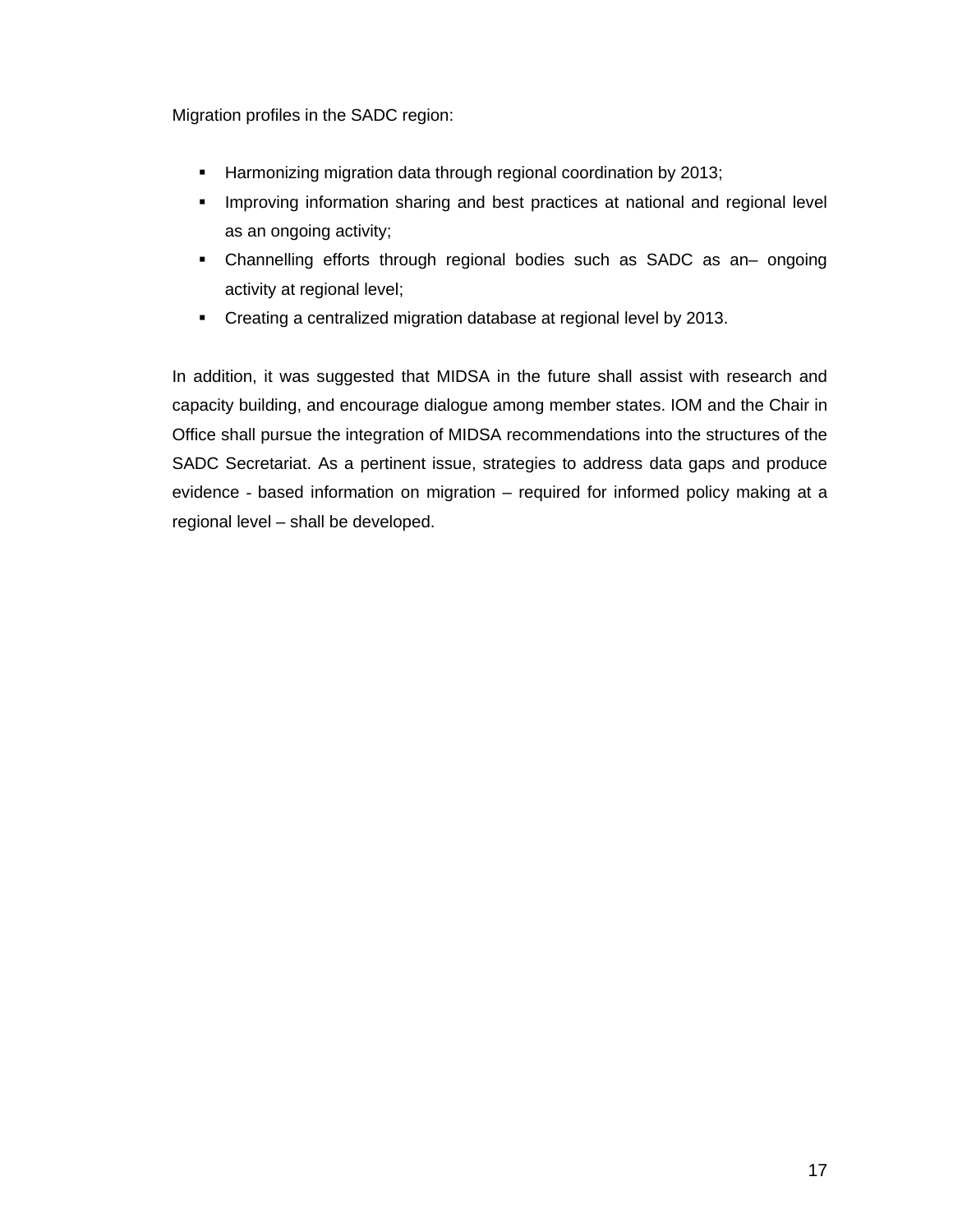### **Official Opening Ceremony**

In her welcome remarks, **Honourable Rosalia Nghidinwa,** MP, Minister of Home Affairs and Immigration, Namibia, noted that the focus of dialogue on migration has shifted away from a predominantly negative view, and the linkages between migration and development were recognized increasingly on the global level. She outlined multiple causes of migration ranging from discrimination, poverty and displacement to the search for a better life, education opportunities and personal growth.

The Honourable Minister mentioned several migration themes relevant to Namibia and other member states, such as the human rights of migrants, the gender dimensions of migration, and the security concerns of receiving countries. She further informed that Namibia was host to asylum seekers from other countries and fully respected asylum rights, while also promoting voluntary repatriation for those wishing to return and contribute to the reconstruction of their countries of origin. She cautioned that the increasing incidence of irregular migration, if not handled in a dignified manner, risked sparking xenophobia.

**Ambassador William Lacy Swing,** Director General, IOM, stated in his opening remarks that migration is among the critical geo-political issues of our time, destined to be a 21st century "mega-trend". Hence migration needs to be managed in a humane and orderly manner for the benefit of all. This goal is best pursued through dialogue at the regional level through regional consultative processes, such as MIDSA. Government ownership and preservation of MIDSA's flexibility and informality were mentioned as key features for the success of this regional consultative process. He thanked the United States Bureau of Population, Refugees and Migration for their generous financial support to MIDSA. Ambassador Swing concluded his opening remarks by stressing IOM's firm commitment to assist and partner with member states in their efforts to manage migration in a manner that is sustainable and beneficial to countries and migrants alike.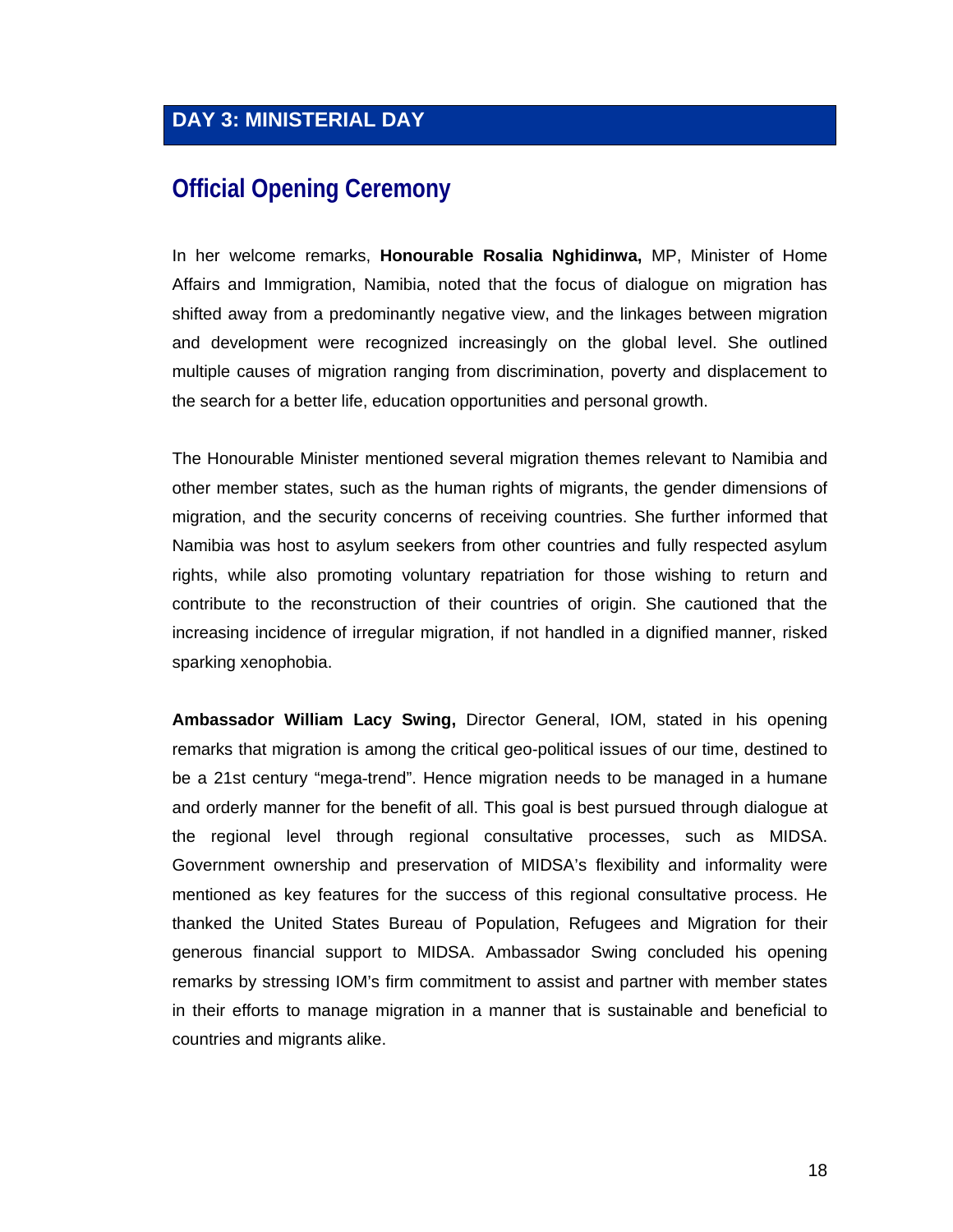**His Excellency Hifikepunye Pohamba,** President of the Republic of Namibia, delivered the keynote address, characterizing the mobility of people, goods, services and financial resources as one of the defining features of globalization. His Excellency noted that international migration has prompted varying debates around the world, of which many unfortunately are littered with misconceptions and negative attitudes toward migration. MIDSA was presented as an opportunity to reflect and engage on the urgent steps needed in the region – to better link migration with development and ensure shared responsibilities and benefits through bilateral, regional and global inter - state cooperation.

Delegates were encouraged to reap the benefits of MIDSA and His Excellency expressed his deepest confidence that the initiative and support by IOM and other development partners will allow the process to move forward and eventually result in harmonized policies and frameworks.

#### **Plenary: Facilitation of Movement of Persons in the SADC Region:**

**Honourable Patrick Siele,** Minister of Labour and Home Affairs, Republic of Botswana, explained that his government was requested to lead the discussion on the protocol in the absence of the SADC Secretariat. He informed that only nine member states had signed and four had ratified the protocol, such that the ratification threshold had not been met for entry into force. He provided the context and historical background to the protocol, noting that the SADC Treaty requires member states to develop policies aimed at the progressive elimination of obstacles to free movement of capital, labour, goods, services and the public in general.

In light of delays in the ratification process, he expressed that the movement of persons is not a high political priority among many member states. He noted the potential of the SADC Parliamentary Forum to strengthen the parliamentary dimension of regional integration and promote ratification of relevant agreements, such as the protocol. He concluded by pointing out the many areas of natural partnership among IOM, SADC and member states to agree on action points and policy recommendations to facilitate the movement of people in the region.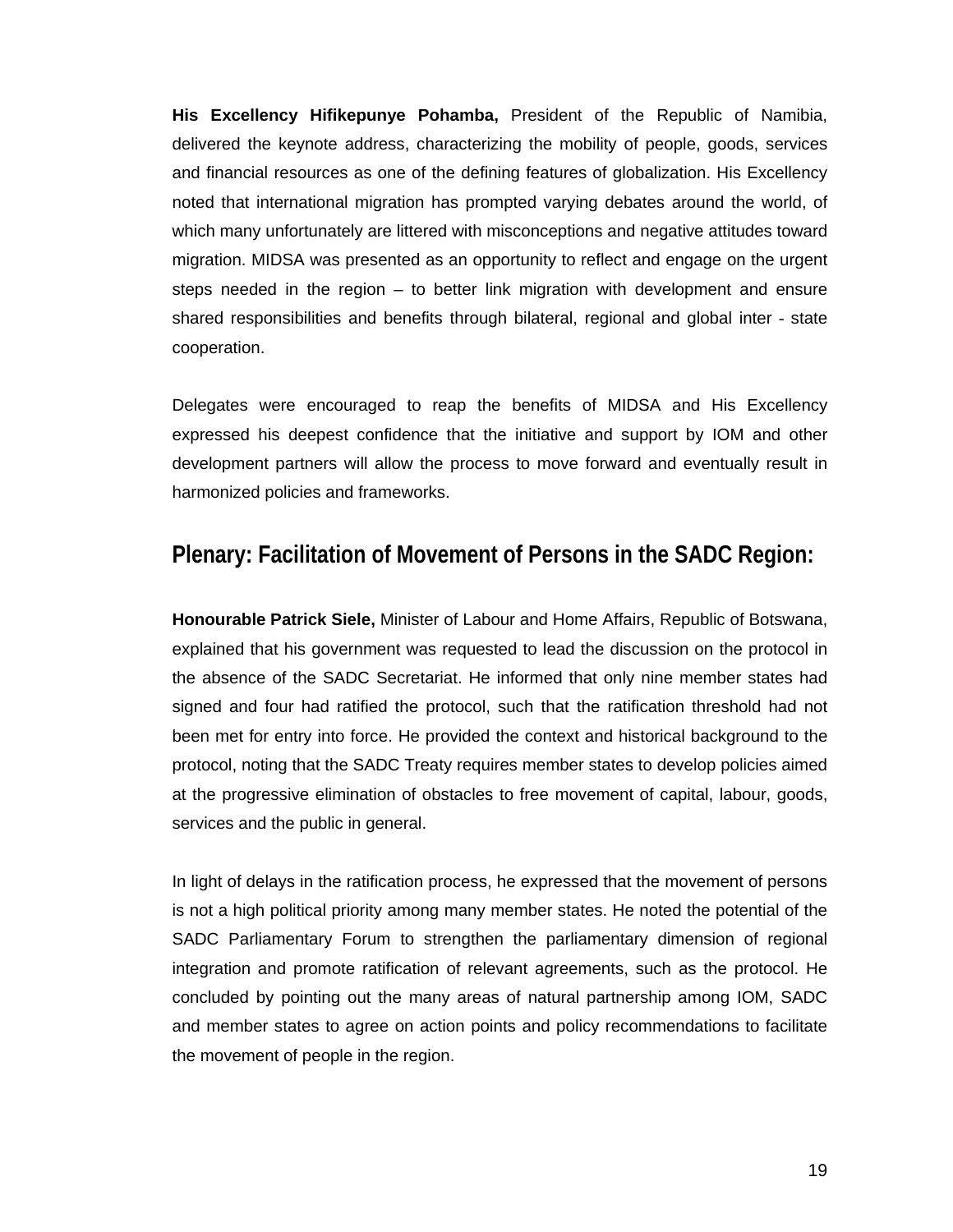# **Plenary: Migration Management in the SADC – From Challenges to Opportunities**

**Mr. Bernardo Mariano,** Regional Representative IOM, gave an overview of key migration statistics and trends globally and in Southern Africa. While recognizing the diversity of motives for migration, he emphasized the important role played by economic factors among the push-pull influences on migration in the region. He informed of the magnitude of remittances, noting that remittances far exceeded development assistance to Africa. He explored the possibility of measuring the net gains and losses from labour migration from a regional perspective rather than a national one, such that, for example, the export of skilled labour from one country to its neighbours is conceived as a regional gain. Mr. Mariano outlined many of the challenges facing the region and potential areas for regional coordination. Mr. Mariano remarked that while discussion on diaspora often focuses on their financial contribution to home communities, further research on their expenditures and investments in host communities would be of interest toward showing the positive role played by migrants in home and host countries.

In the discussion that followed, it was noted that what was at stake was not the future of the nation state, but its very composition. Several delegations shared the status of the SADC protocol in their countries and the steps they were taking toward facilitated movement, including visa free entry arrangements, even where the protocol was not yet signed. The Mozambique delegation highlighted the challenge represented by irregular migration to their country and the importance of information campaigns, especially in sending countries, to raise awareness on the risks of irregular migration.

### **Plenary: The Future of MIDSA**

**Honourable Fatima Ismail Chohan,** Deputy Minister of Home Affairs, South Africa, addressed the audience and presented an understanding of MIDSA as a forum for dialogue which cannot exist outside the context of bilateral and multilateral political structures and commitments.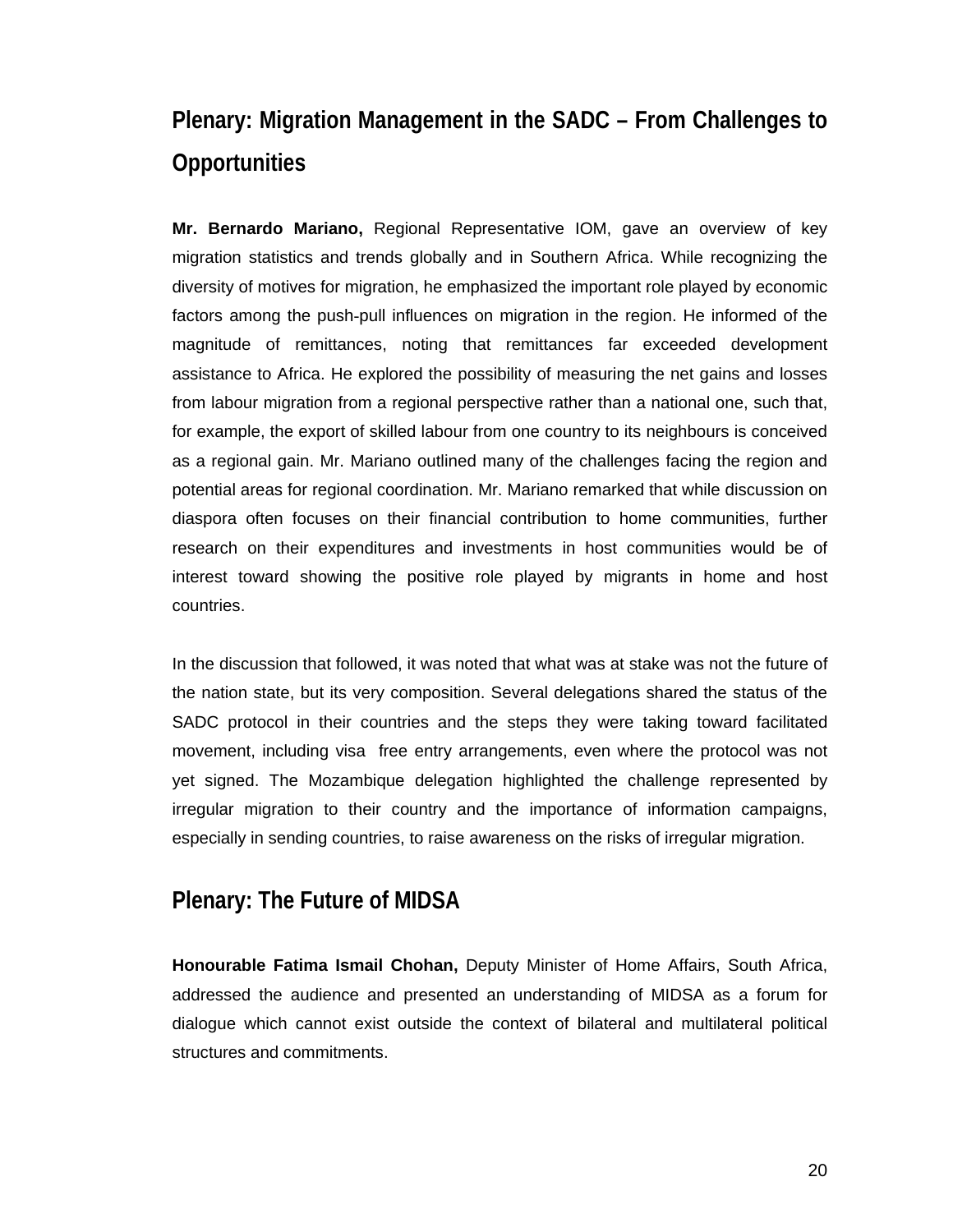In the context of defining the future role of MIDSA, it was suggested that the discourse at MIDSA and SADC be more focused, homing in on the following strategic priorities:

- The better management of asylum seekers;
- The development of mutually complementary approaches to skilled and unskilled economic migrants;
- The integration of border control systems to afford maximum benefit for the region as a whole; and
- Regulating undocumented or irregular migrants within nation states.

Among migration issues relevant to the region, Minister Chohan noted economic migration, which has been compounded by the global economic crisis, and the large number of asylum seekers, and suggested that further exploration of means to manage mixed migration flows be pursued.

The plenary acknowledged the need for bilateral agreements such as the one between Zimbabwe and South Africa, as well as assistance from international organizations such as IOM. It was suggested that MIDSA meetings be held on an annual basis for senior officials, and elevated to the ministerial level bi - annually.

# **Official Closing Ceremony**

**Ambassador William Lacy Swing,** Director General of IOM, acknowledged the commitments made during the conference and the important task ahead of implementing the recommendations within reasonable timeframes. He recognized that the member states face challenges and pressures related to migration, but highlighted the opportunities also. Ambassador Swing stated that IOM remains ready to assist the member states to take forward this state-driven and consultative process, in whichever capacity the member states deem appropriate. He commended Botswana, Lesotho and Swaziland for their noble initiative to join IOM.

**Honourable Rosalia Nghidinwa,** MP, Minister of Home Affairs, Republic of Namibia, thanked delegates for the successful deliberations during the first Ministerial MIDSA and noted that MIDSA plays a critical role in providing a platform to share challenges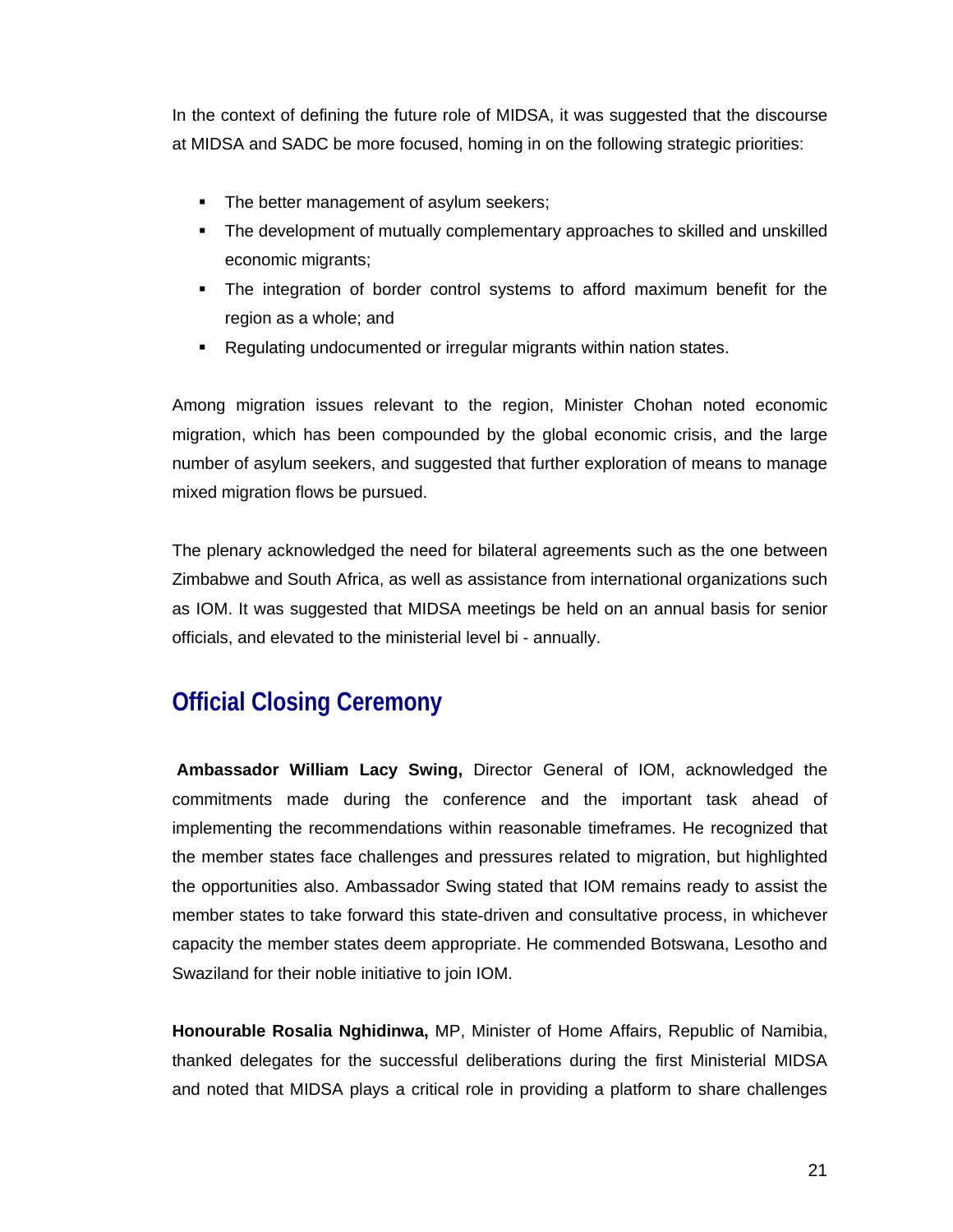and take concerted action in the area of migration. It is important that countries explore the possibilities to mitigate the negative effects and reap the benefits of migration. She concluded that implementation of the recommendations of MIDSA was critical. The Honourable Minister encouraged countries to meet on a regular basis which would allow discussions on the important issues of migration.

**The Right Honourable Nahas Angula,** Prime Minister of Namibia, in his closing address noted that migration affected all SADC member states in one way or another and acknowledged the benefit of coming together to discuss the movement of persons in the region. He noted that while the history of migration is as old as human history, migration in the modern era has brought new challenges that, without proper management, may bring negative consequences related to irregular migration, cross border crime, smuggling, trafficking, and terrorism. The Prime Minister reiterated that the workshop marked the beginning of a journey each country needs to undertake to maximize benefits and minimize the challenges from migration.

He remarked that the biggest challenge confronting the participants is the establishment of policy frameworks to effectively manage migration, while deriving its benefits, and informed that the SADC region needs to review its protocols taking into account the realities of the region. The Honourable Prime Minister expressed that regular regional dialogue on migration can promote better policy making, through research and analysis, and smooth implementation. He encouraged participants to discuss issues related to the most vulnerable migrants who move in search for a better life.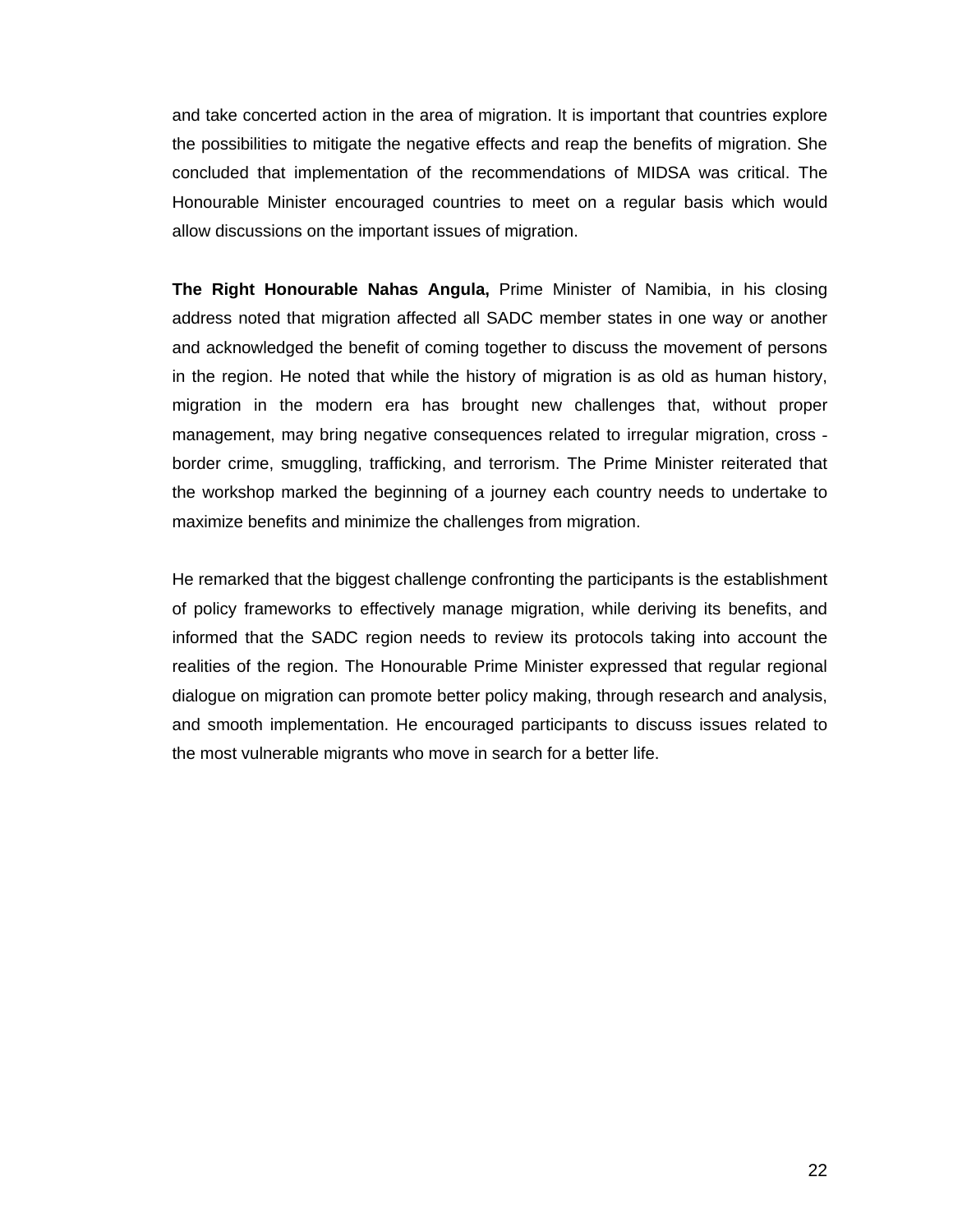# **Adopted Recommendations**

The following recommendations, which were based on the presentations, discussions and group work, were revised and adopted at the ministerial level on Day Three of the workshop.

- The Chair in Office of MIDSA and IOM to pursue the integration of current and future recommendations of the MIDSA Ministerial meeting into SADC structures so that these recommendations lead to concrete actions.
- Enhance migration management coordination, including through the establishment of migration focal points in relevant ministries; agreement on common regional standard operating practices including minimum standards for migrants' access to basic social services; capacity building; ongoing exchange of experiences and best practices; harmonised border management systems; and an integrated regional information management system.
- Encourage countries to expedite ratification of the SADC Protocol on the Facilitation of Movement of Persons in accordance with SADC decision.
- Address challenges of irregular migration by increasing public awareness in order to discourage irregular migration as well as promoting legal labour mobility channels and opportunities.
- Promote the participation of the diaspora in development and mitigate the effects of brain drain by, for example, increasing opportunities for skilled migrants to remain within the region, undertaking a regional assessment of remittance flows and developing a Regional Diaspora Engagement Framework.
- Improve the collection, analysis, dissemination and harmonisation of migration data, ensuring its application to policy - making and incorporation into national development plans, requiring
- capacity building of national statistical offices, national migration institutions and the SADC statistical department.
- The agreed frequency of MIDSA meetings as follows:
	- 1. Yearly: MIDSA workshop for Permanent Secretaries and senior government officials
	- 2. Every other year: MIDSA ministerial workshop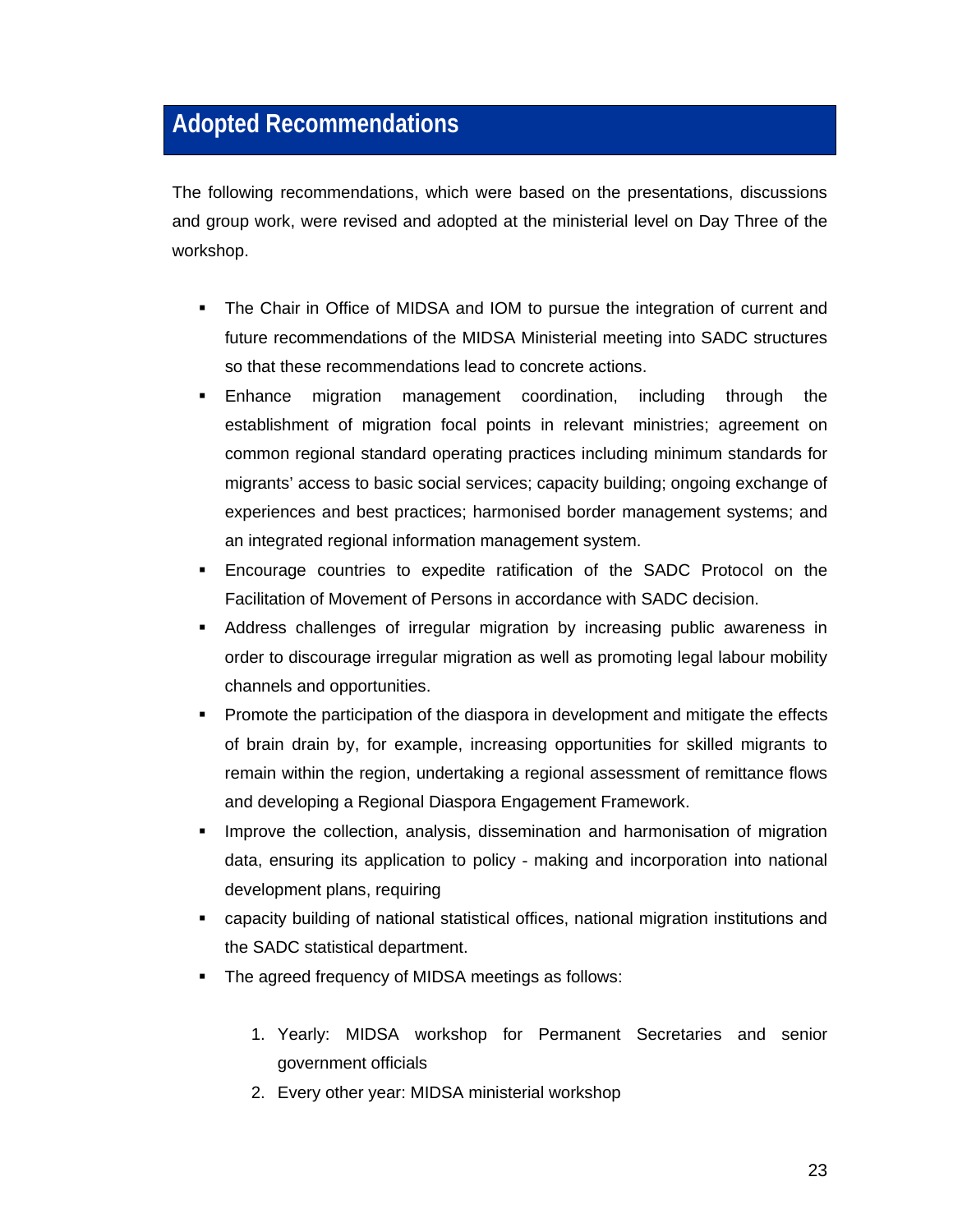# **Annexure 1: MIDSA Final Agenda**

| $ION \cdot OIM$<br><b>INTERNATIONAL</b><br><b>ORGANIZATION</b><br><b>FOR MIGRATION</b>          | MIDSA<br><b>Migration Dialogue for Southern Africa</b>                                  |                                                                                                        |  |
|-------------------------------------------------------------------------------------------------|-----------------------------------------------------------------------------------------|--------------------------------------------------------------------------------------------------------|--|
|                                                                                                 | <b>Ministerial Conference on</b>                                                        |                                                                                                        |  |
|                                                                                                 | "Managing Migration through Regional Cooperation"                                       |                                                                                                        |  |
|                                                                                                 | Windhoek, Namibia, 15-17 November 2010                                                  |                                                                                                        |  |
|                                                                                                 | <b>DRAFT PROGRAMME</b>                                                                  |                                                                                                        |  |
|                                                                                                 |                                                                                         |                                                                                                        |  |
| Sunday 14 November 2010                                                                         |                                                                                         |                                                                                                        |  |
|                                                                                                 | <b>Arrival of Participants</b>                                                          |                                                                                                        |  |
| $08.30 - 20.00$                                                                                 | <b>Registration of Participants</b>                                                     |                                                                                                        |  |
| $18.30 - 20.00$                                                                                 | <b>Welcome Cocktail</b>                                                                 |                                                                                                        |  |
| Monday 15 November 2010                                                                         |                                                                                         |                                                                                                        |  |
| $08.00 -$                                                                                       | <b>Registration of Participants</b>                                                     |                                                                                                        |  |
| <b>Opening Session</b>                                                                          | Chair: Ambassador Patrick Nandago, Permanent Secretary, Ministry of Home Affairs and    |                                                                                                        |  |
|                                                                                                 | Immigration (MHAI), Republic of Namibia                                                 |                                                                                                        |  |
| $08.30 - 09.00$                                                                                 | <b>Welcome Remarks</b>                                                                  | Mr. Bernardo Mariano<br>Regional Representative, IOM                                                   |  |
|                                                                                                 | <b>Keynote Address</b>                                                                  | Hon Elia Kaiyamo, MP. Deputy<br>Minister for Home Affairs and<br>Immigration,<br>Government of Namibia |  |
| $09.00 - 10.00$                                                                                 |                                                                                         | All                                                                                                    |  |
| $10.00 - 10.30$                                                                                 |                                                                                         |                                                                                                        |  |
| <b>Session 1</b><br>Migration Management: Maximizing the Benefits and Minimizing the Challenges |                                                                                         |                                                                                                        |  |
|                                                                                                 | Tour de Table (Heads of Delegation)<br>Coffee/Tea Break (Group Photo)                   |                                                                                                        |  |
|                                                                                                 | Chair: Ambassador Patrick Nandago, Permanent Secretary, MHAI, Republic of Namibia       |                                                                                                        |  |
|                                                                                                 | Co-chair: Mr. L Moahi, Deputy Permanent Secretary, Ministry of Labour and Home Affairs, |                                                                                                        |  |
| $10.30 - 11.15$                                                                                 | <b>Botswana</b><br>10 years of MIDSA                                                    | Prof. Daniel Tevera, Southern<br><b>African Migration Project</b>                                      |  |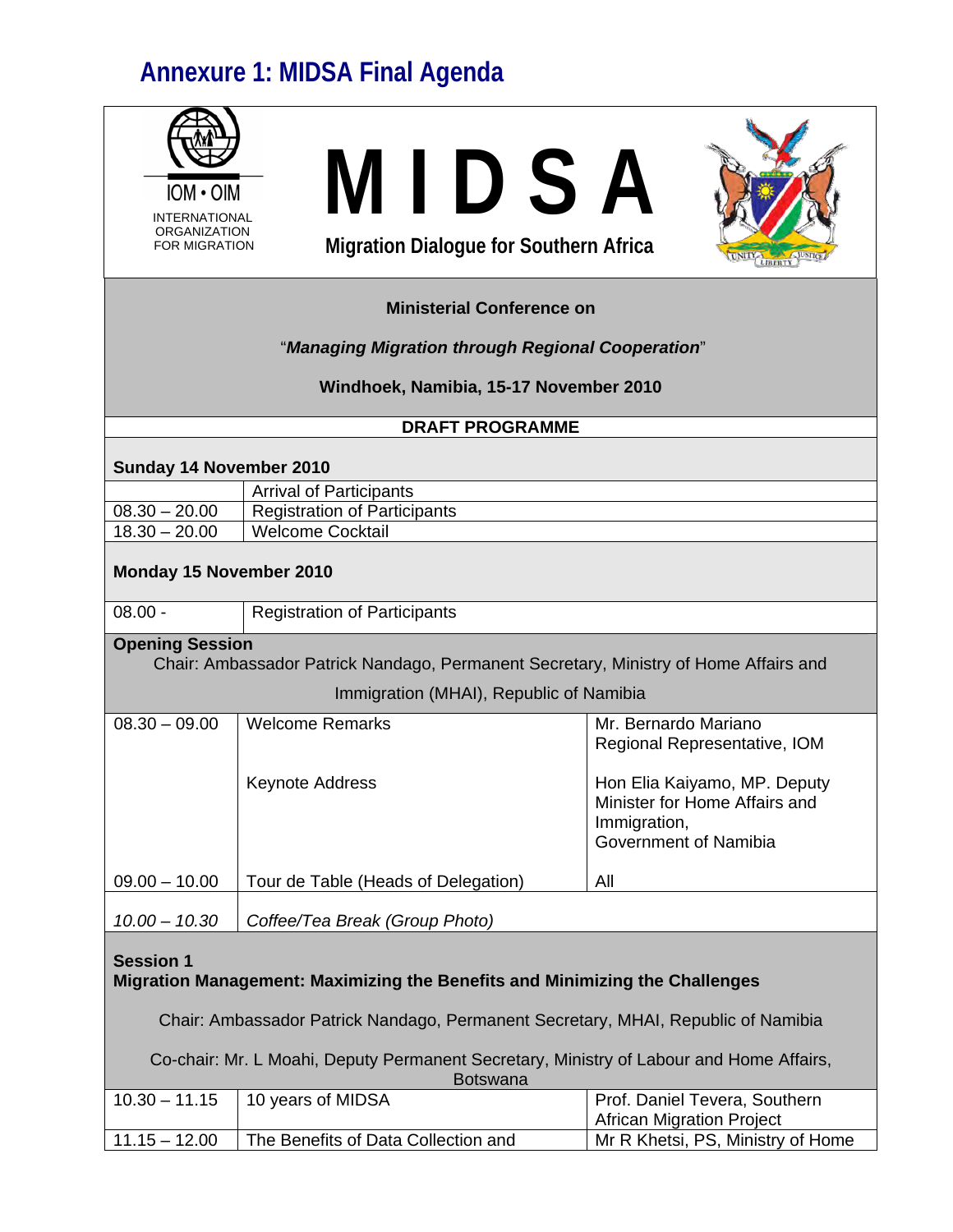|                                              | Utilization towards addressing Migration                                                                                                                                                                                                                     | Affairs, Public Safety and                                                                                                                                          |  |  |
|----------------------------------------------|--------------------------------------------------------------------------------------------------------------------------------------------------------------------------------------------------------------------------------------------------------------|---------------------------------------------------------------------------------------------------------------------------------------------------------------------|--|--|
| $12.00 - 13.00$                              | <b>Challenges and Opportunities</b><br>Parliamentary Affairs, Lesotho<br>Lunch is served                                                                                                                                                                     |                                                                                                                                                                     |  |  |
| <b>Session 2</b>                             |                                                                                                                                                                                                                                                              |                                                                                                                                                                     |  |  |
|                                              |                                                                                                                                                                                                                                                              |                                                                                                                                                                     |  |  |
|                                              | <b>Migration Management for the Benefit of All</b>                                                                                                                                                                                                           |                                                                                                                                                                     |  |  |
|                                              | Chair: Ms. N.M. Mutiti, Permanent Secretary, Ministry of Home Affairs, Zambia                                                                                                                                                                                |                                                                                                                                                                     |  |  |
|                                              | Co-Chair: Mr. JP Cunha da Silva - National Director of International Cooperation Cabinet, Ministry<br>of Interior, Angola                                                                                                                                    |                                                                                                                                                                     |  |  |
| $13.00 - 13.45$                              | Labour Migration: Creating Legal Channels<br>and Forming Bilateral Agreements for<br><b>Mutual Benefit</b>                                                                                                                                                   | Mr. L.C. Museka, Permanent<br>Secretary of Labour and Social<br>Welfare, Zimbabwe                                                                                   |  |  |
| $13.45 - 14.30$                              | Harnessing Skills: Diaspora Engagement<br>for National and Regional Development                                                                                                                                                                              | Mr. Simon Kapilima, Assistant<br>Labour Commissioner, Ministry of<br>Labour and Social Security, Zambia                                                             |  |  |
| $14.30 - 15.15$                              | Migrants' Rights, Responsibilities &<br>Contributions                                                                                                                                                                                                        | Mr. Daniel Redondo, International<br>Migration Law, IOM                                                                                                             |  |  |
| $15.15 - 15.30$                              | Coffee/Tea Break                                                                                                                                                                                                                                             |                                                                                                                                                                     |  |  |
| $15.30 - 16.15$                              | A Balanced Approach: Border Control<br>vs. Border Management                                                                                                                                                                                                 | - Mr. Mbarak M. Abdulwakil,<br>Permanent Secretary, Home<br>Affairs, Tanzania<br>- Mr. Pär Liljert, Chief of Mission,<br><b>IOM Tanzania</b>                        |  |  |
| $16.15 - 17.00$                              | <b>Plenary Discussion</b>                                                                                                                                                                                                                                    | Chairs                                                                                                                                                              |  |  |
| Tuesday 16 November 2010<br><b>Session 3</b> |                                                                                                                                                                                                                                                              |                                                                                                                                                                     |  |  |
|                                              | Regional Cooperation: Mechanisms, Best Practices & The Way Forward                                                                                                                                                                                           |                                                                                                                                                                     |  |  |
|                                              | Chair: Mr R Khetsi, Principal Secretary, Ministry of Home Affairs, Public Safety and Parliamentary                                                                                                                                                           |                                                                                                                                                                     |  |  |
|                                              |                                                                                                                                                                                                                                                              |                                                                                                                                                                     |  |  |
| Affairs, Lesotho                             |                                                                                                                                                                                                                                                              |                                                                                                                                                                     |  |  |
|                                              | Co-chair: Mr. J.S. Nhatave, National Director of Immigration, Ministry of Interior, Mozambique                                                                                                                                                               |                                                                                                                                                                     |  |  |
|                                              |                                                                                                                                                                                                                                                              |                                                                                                                                                                     |  |  |
| $08:45 - 09.00$<br>$09.00 - 09.45$           | Recap from Day 1<br>Report from the IOM/UNHCR Regional<br>Conference on Refugee Protection and<br><b>International Migration: Mixed Movement</b><br>and Irregular Migration from the East and<br>Horn of Africa and Great Lakes Region to<br>Southern Africa | Chairs<br>- Mr Sanda Kimbimbi, UNHCR<br>Southern Africa Regional<br>Representative<br>- Mr. Mbarak M. Abdulwakil,<br>Permanent Secretary, Home<br>Affairs, Tanzania |  |  |
| $09.45 - 10.00$                              | Coffee/Tea Break                                                                                                                                                                                                                                             |                                                                                                                                                                     |  |  |
| $10.00 - 10.45$                              | <b>Operating Modalities for MIDSA</b>                                                                                                                                                                                                                        | Amb. Patrick Nandago, Permanent<br>Secretary, MHAI, Republic of<br>Namibia                                                                                          |  |  |
| $10.45 - 11.45$                              | Group Work: Next Steps - Challenges &<br>Opportunities to be addressed in SADC:<br>1. Migration Management Coordination<br>2. SADC Protocol on the Facilitated                                                                                               | - Mr. A. D. Matongo, Deputy PS,<br>Ministry of Home Affairs, Zimbabwe<br>- Ms. N,M. Mutiti, PS, Ministry of<br>Home Affairs, Zambia                                 |  |  |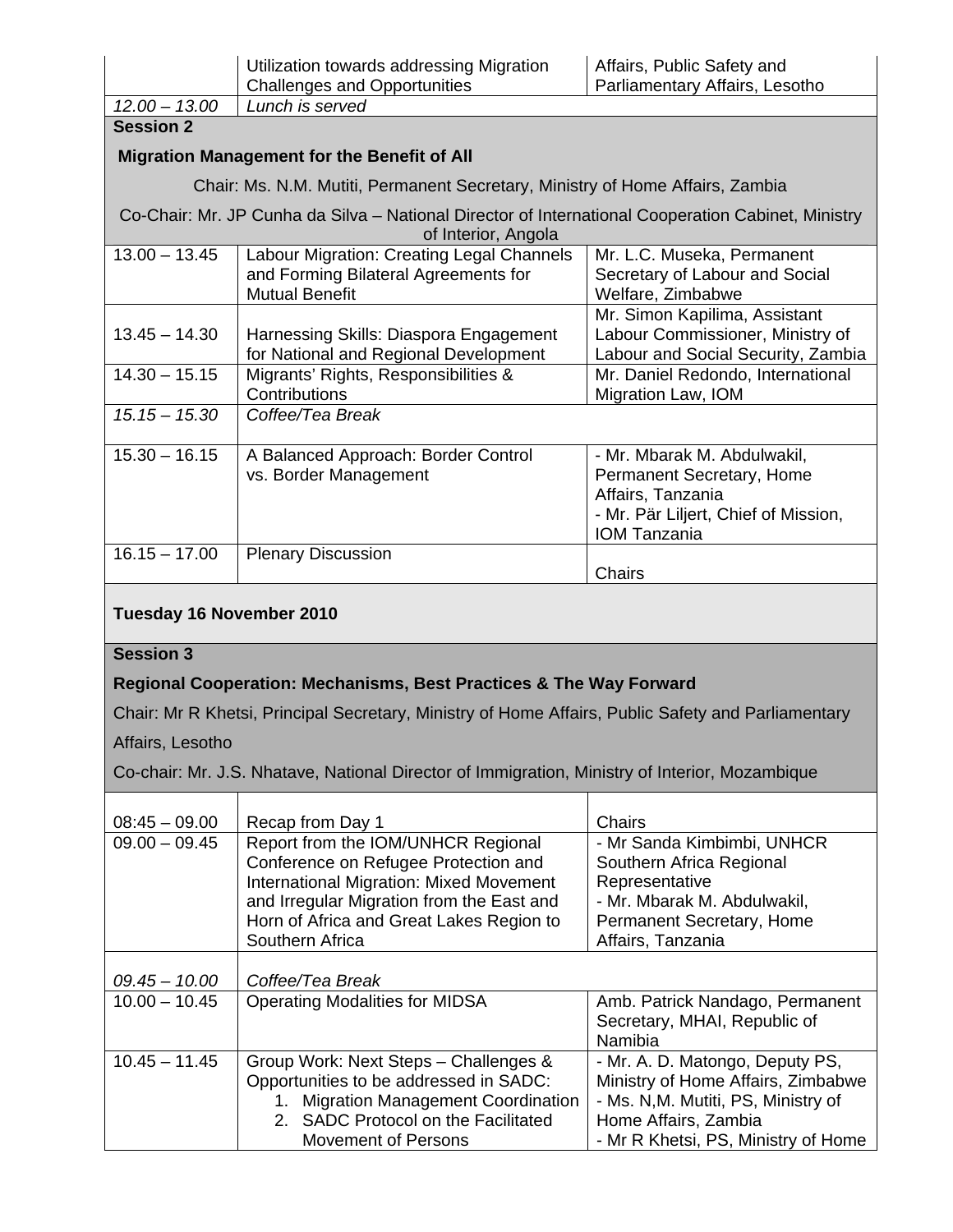|                                                                                           | 3. Migration profiling in the region                                                              | Affairs, Public Safety and<br>Parliamentary Affairs, Lesotho                                       |
|-------------------------------------------------------------------------------------------|---------------------------------------------------------------------------------------------------|----------------------------------------------------------------------------------------------------|
| $11.45 - 12.45$                                                                           | Group Work presentations                                                                          | Chairs                                                                                             |
| <b>Session 4</b>                                                                          |                                                                                                   |                                                                                                    |
|                                                                                           | <b>Regional Cooperation: Next steps</b>                                                           |                                                                                                    |
|                                                                                           | Chair: Mr. T.T. Kang'ombe, Principal Secretary, Ministry of Internal Affairs and Public Security, |                                                                                                    |
| <b>Malawi</b>                                                                             |                                                                                                   |                                                                                                    |
| Co-Chair: Mrs M.A Houareau, Principal Secretary, Ministry of Internal Affairs, Seychelles |                                                                                                   |                                                                                                    |
|                                                                                           |                                                                                                   |                                                                                                    |
| $12.45 - 13.45$                                                                           | Lunch is served                                                                                   |                                                                                                    |
| $13.45 - 15.00$                                                                           | <b>Plenary Discussions and recommendations</b><br>of resolution and action agenda                 | - Ms. Mandie Alexander, IOM<br>- Prof. Daniel Tevera, Southern<br><b>African Migration Project</b> |
| $15.00 - 15.45$<br>Coffee/Tea Break                                                       |                                                                                                   |                                                                                                    |
|                                                                                           |                                                                                                   |                                                                                                    |
| $15.45 - 16.30$                                                                           | Draft Recommendations are finalized                                                               | Chairs                                                                                             |
| 18.00                                                                                     | <b>Welcome Dinner</b>                                                                             | Hosted by Minister of Home Affairs<br>and Immigration, Namibia                                     |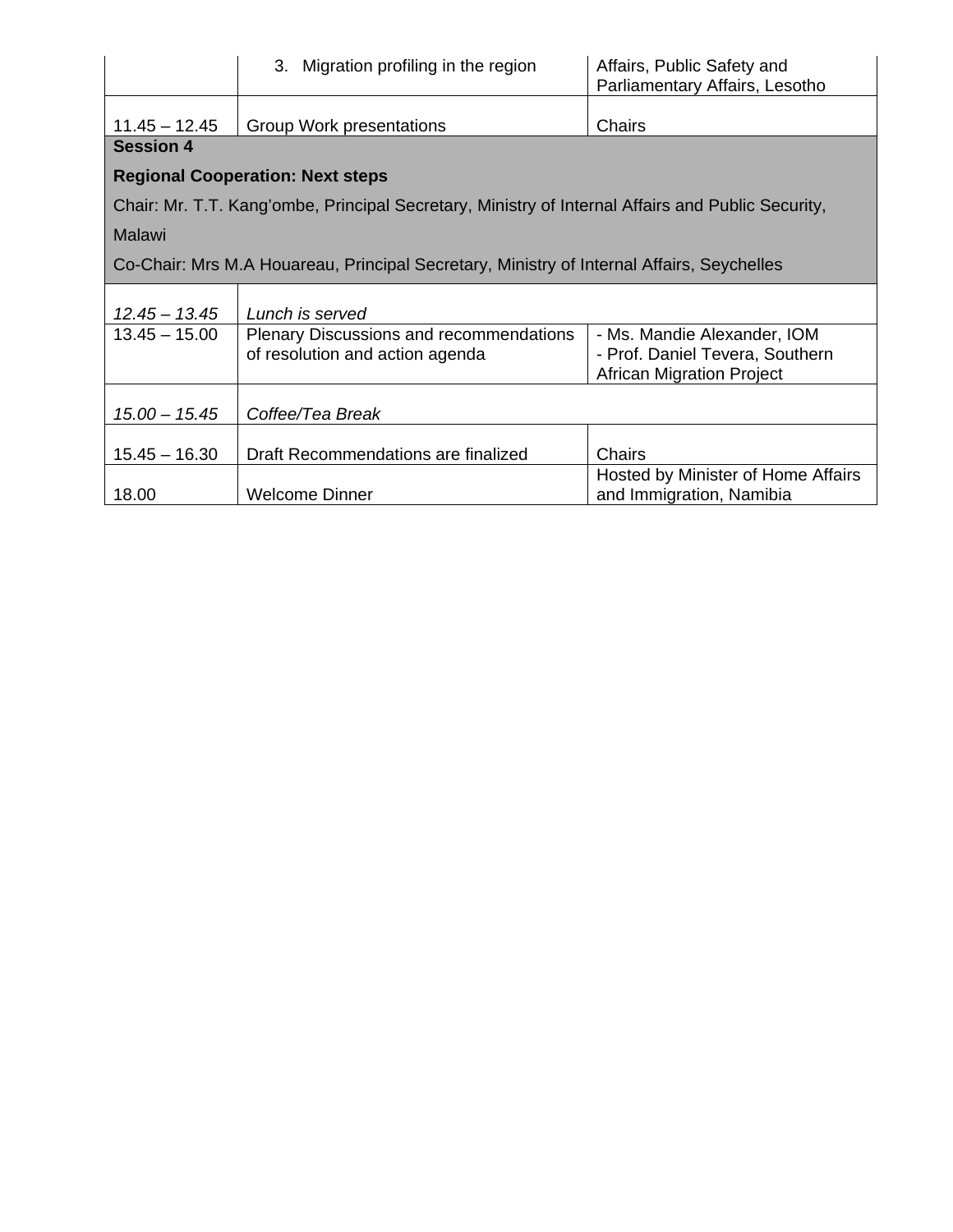#### **Wednesday 17 November 2010: Ministerial Day**

#### **Official Opening Ceremony**

Director of Ceremonies: Ambassador Patrick Nandago, Permanent Secretary MHAI, Republic of Namibia

| $08.30 - 9.00$  | Invited guests, delegates and Ministers<br>arrive and are seated for the President's<br>arrival | All                                                                                    |
|-----------------|-------------------------------------------------------------------------------------------------|----------------------------------------------------------------------------------------|
| $09.00 - 9.15$  | Namibia National Anthem and AU Anthem                                                           |                                                                                        |
| $09.15 - 9.30$  | <b>Welcoming Remarks</b>                                                                        | Hon. Rosalia Nghidinwa, MP.<br>Minister of Home Affairs and<br>Immigration, Namibia    |
| $09.30 - 9.45$  | <b>Opening Remarks</b>                                                                          | Amb. William Swing, Director<br>General, IOM                                           |
| $09.45 - 10.15$ | <b>Keynote Address</b>                                                                          | His Excellency Hifikepunye<br>Pohamba, President of Namibia                            |
| $10.15 - 10.30$ | Vote of thanks                                                                                  | Hon. Elia Kaiyamo, MP. Deputy<br>Minister of Home Affairs and<br>Immigration, Namibia. |
|                 |                                                                                                 |                                                                                        |

*10.30 – 11.15 Coffee/Tea Break (Official Group Photo)*  **Closed Session** 

Chair: Hon. Rosalia Nghidinwa, MP. Minister of Home Affairs and Immigration, Namibia

#### Ambassador William Swing, Director-General, IOM

| $11.15 - 11.45$ | Recap from previous days and Draft          |                                     |
|-----------------|---------------------------------------------|-------------------------------------|
|                 | recommendations presented                   | Chairs                              |
| $11.45 - 12.30$ | Plenary: Facilitation of Movement of        | Mr. P Siele, Minister of Labour and |
|                 | Persons in the SADC region                  | Home Affairs. Republic of           |
|                 |                                             | <b>Botswana</b>                     |
| $12.30 - 13.15$ | <b>Plenary:</b> Migration Management in the | Mr. Bernardo Mariano, Regional      |
|                 | SADC - From Challenges to Opportunities     | Representative, IOM Southern        |
|                 |                                             | Africa                              |
|                 |                                             |                                     |
| $13.15 - 14.30$ | Lunch                                       |                                     |
| $14.30 - 15.15$ | <b>Plenary: The Future of MIDSA</b>         | Ms. Fatima Ismail Chohan            |
|                 |                                             | Deputy Minister of Home Affairs,    |
|                 |                                             | South Africa                        |
| $15.15 - 16.15$ | <b>Recommendations are adopted</b>          | Chairs                              |
| $16.15 - 16.45$ | Coffee/Tea Break                            |                                     |
|                 |                                             |                                     |

#### **Official Closing Ceremony**

Director of Ceremonies: Ambassador Patrick Nandago, Permanent Secretary MHAI, Republic of Namibia

| $16.45 - 17.00$ | <b>Closing Remarks</b>          | Amb. William Swing, Director<br>General of IOM |
|-----------------|---------------------------------|------------------------------------------------|
| $17.00 - 17.15$ | <sup>1</sup> Concluding Remarks | Hon Rosalia Nghidinwa, MP,                     |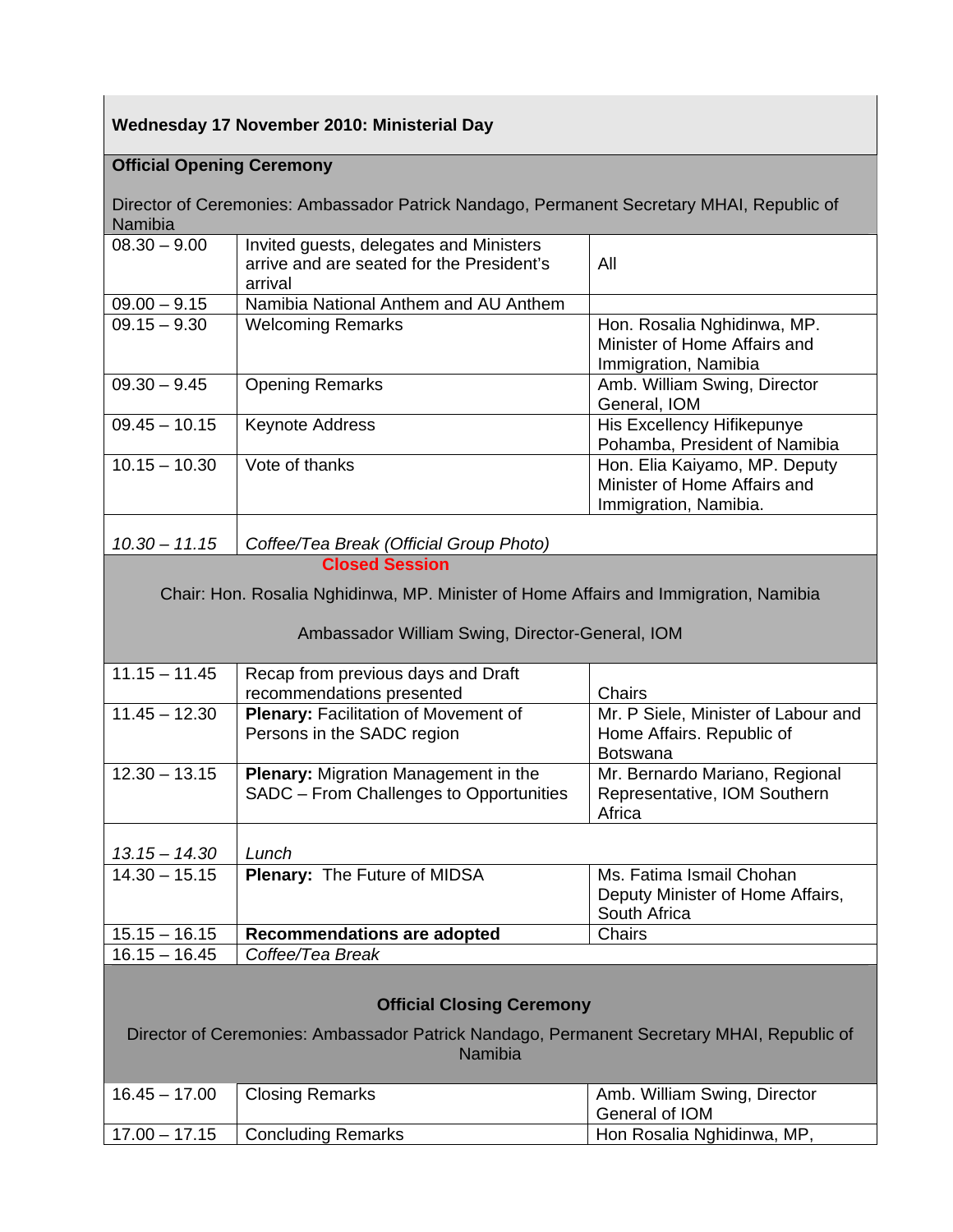|                 |                                            | Minister of Home Affairs,           |
|-----------------|--------------------------------------------|-------------------------------------|
|                 |                                            | Republic of Namibia.                |
| $17.15 - 17.30$ | Closing Statement by the Prime Minister of | Right Hon Nahas Angula, Prime       |
|                 | the Republic of Namibia                    | Minister of the Republic of Namibia |
| 17.30           | Vote of thanks, by the Deputy Minister of  | Hon. Elia Kaiyamo, MP. Deputy       |
|                 | Home Affairs and Immigration, Government   | Minister for Home Affairs and       |
|                 | of Namibia                                 | Immigration, Republic of Namibia    |
|                 | Namibia National Anthem and AU Anthem      |                                     |
|                 | Joint Press Conference                     |                                     |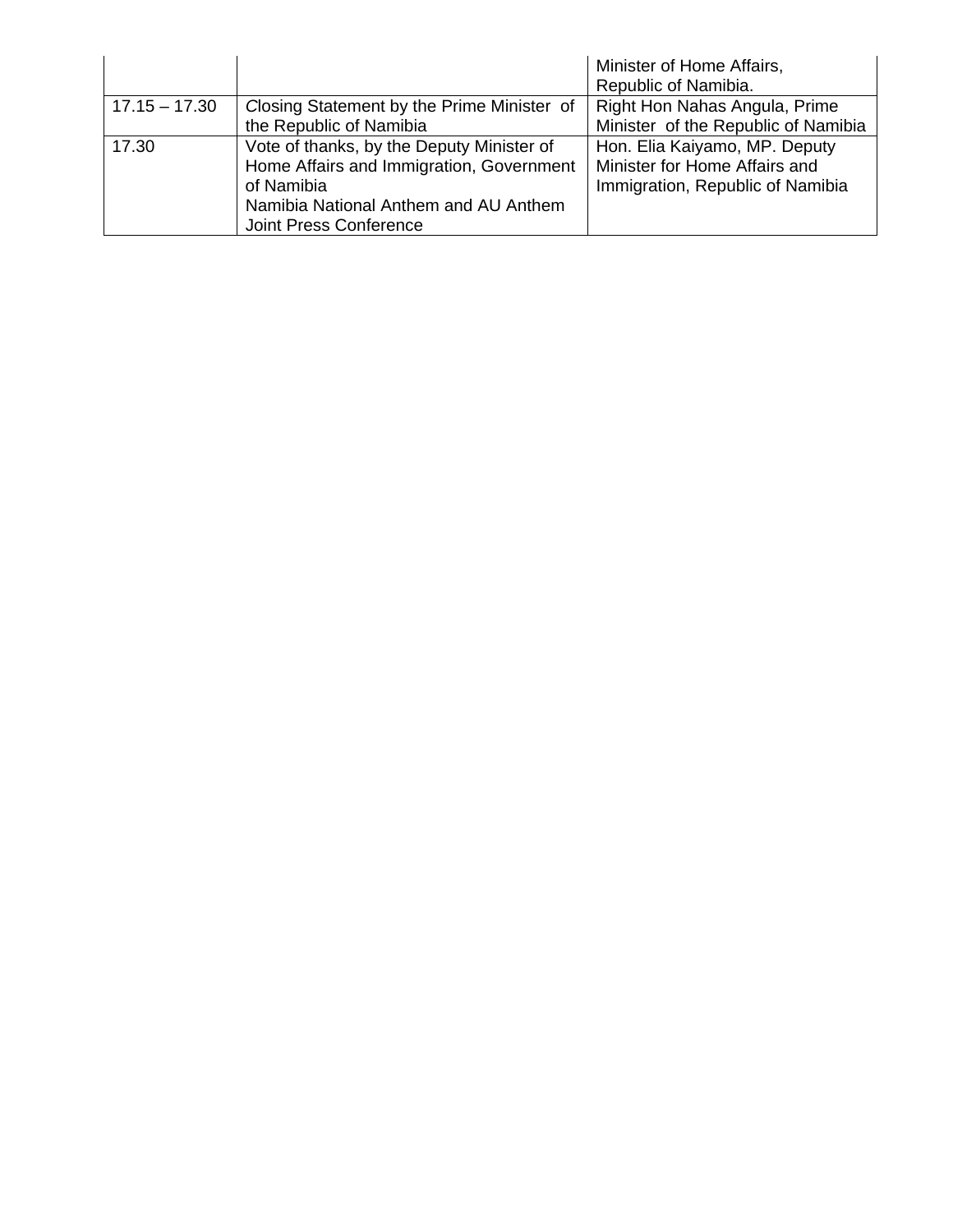# **Annexure 2: MIDSA Participant List**

| <b>SADC Member States - Government Delegations</b> |                                                                     |                                                                                         |  |
|----------------------------------------------------|---------------------------------------------------------------------|-----------------------------------------------------------------------------------------|--|
| <b>Country</b>                                     | <b>Title</b>                                                        | <b>Ministry/Department</b>                                                              |  |
| <b>REPUBLIC OF ANGOLA</b>                          |                                                                     |                                                                                         |  |
| Dr. José Paulino C. Da Silva                       | National Director of<br><b>International Cooperation</b><br>Cabinet | Ministry of Interior                                                                    |  |
| Dr. Teresa F. Da Silva e Silva                     | Head of Department:<br>Refugees and Migration<br><b>Services</b>    | Ministry of Interior                                                                    |  |
| <b>REPUBLIC OF BOTSWANA</b>                        |                                                                     |                                                                                         |  |
| Hon Peter Letlhogonolo Siele                       | <b>Minister</b>                                                     | Ministry of Labour and<br><b>Home Affairs</b>                                           |  |
| Mr. Lucky T. Moahi                                 | Deputy Permanent<br>Secretary                                       | Ministry of Labour and<br><b>Home Affairs</b>                                           |  |
| Mr. Andries Moeng                                  | Principal Immigration<br>Administrator (Migration)                  | Ministry of Labour and<br>Home Affairs: Immigration<br>Department                       |  |
| D.R. CONGO (Democratic Republic of Congo)          |                                                                     |                                                                                         |  |
| Hon. Zuka Mon'do Ugonda-Lemba<br>Georges           | <b>Vice Minister</b>                                                | Ministry of Interior &<br>Security                                                      |  |
| Mr. Daniel Lubo Mwabilu                            | <b>Migration Adviser</b>                                            | Ministry of Interior &<br>Security                                                      |  |
| Mr. Bosolo Mundombele                              | Director of<br><b>Studies - General Director</b><br>of Migration    | Ministry of Interior &<br>Security                                                      |  |
| Mr. Munzanzu Kimbodi Romain<br>Dominique           | Particular Secretary of the<br><b>Vice Minister</b>                 | Ministry of Interior &<br>Security                                                      |  |
| <b>KINGDOM OF LESOTHO</b>                          |                                                                     |                                                                                         |  |
| Hon. Archibald Lesao Lehohla                       | <b>Deputy Prime Minister</b>                                        | Ministry of Home Affairs,<br><b>Public Safety &amp;</b><br><b>Parliamentary Affairs</b> |  |
| Mr. Retselisitsoe Khetsi                           | <b>Permanent Secretary</b>                                          | Ministry of Home Affairs,<br>Public Safety &<br><b>Parliamentary Affairs</b>            |  |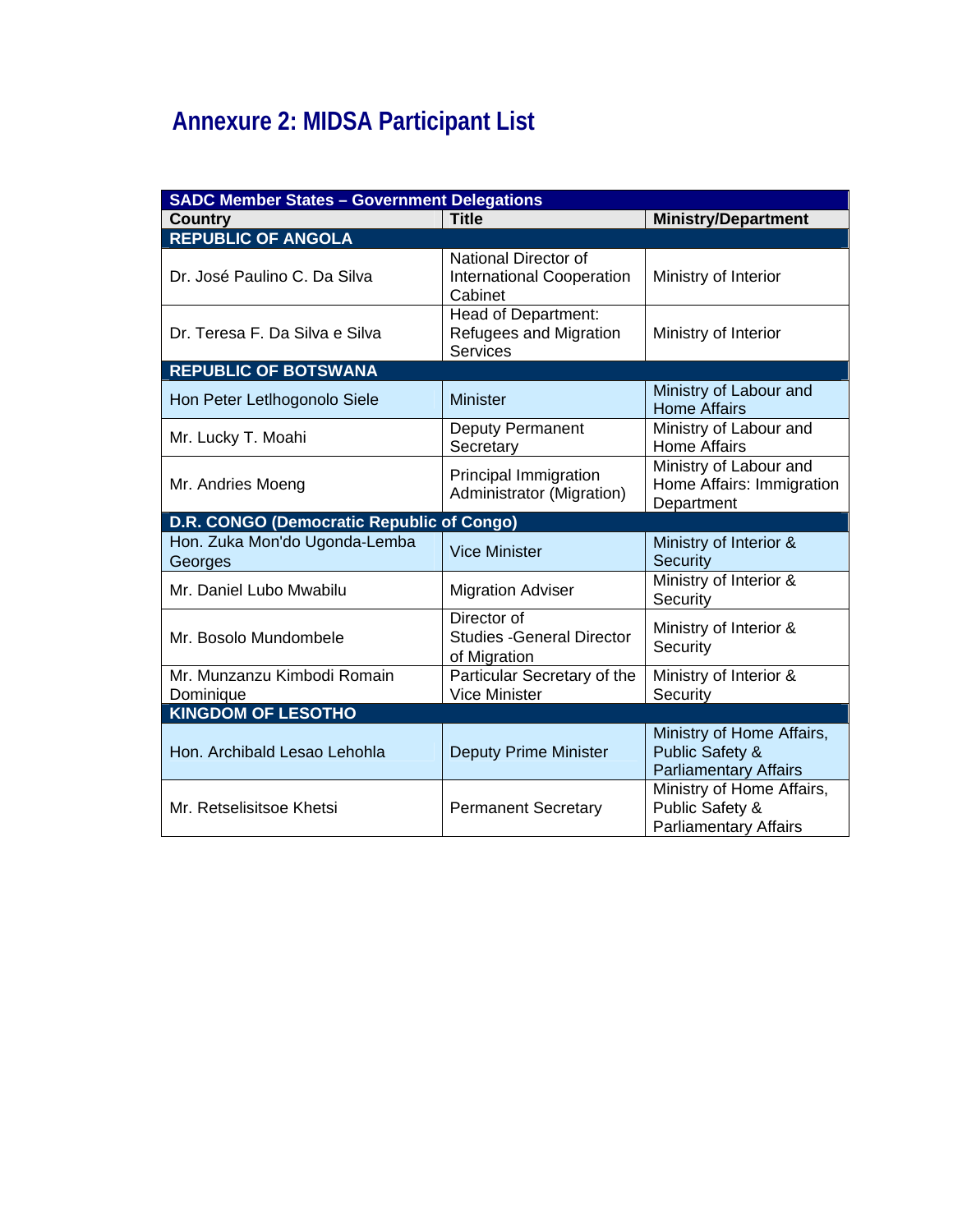| Mr. Lehlohonolo Mohono        | <b>Private Secretary</b>                                           | Ministry of Home Affairs,<br>Public Safety &<br><b>Parliamentary Affairs</b> |
|-------------------------------|--------------------------------------------------------------------|------------------------------------------------------------------------------|
| <b>REPUBLIC OF MALAWI</b>     |                                                                    |                                                                              |
| Hon. Annie Lemani-Singani     | <b>Deputy Minister</b>                                             | Ministry of Internal Affairs<br>& Public Security                            |
| Mr. Treshphore T. Kang'ombe   | <b>Principal Secretary</b>                                         | Ministry of Internal Affairs<br>& Public Security                            |
| Mr. Hudson Mankhwala          | Passport Officer                                                   | Ministry of Internal Affairs<br>& Public Security                            |
| Mr. Samuel D. Malowa          | Senior Administrative<br>Officer                                   | Ministry of Internal Affairs<br>& Public Security                            |
| <b>REPUBLIC OF MAURITIUS</b>  |                                                                    |                                                                              |
| H.E. Mr. Mahomed I. Dossa     | <b>High Commissioner</b>                                           | High Commission of<br>Mauritius -South Africa                                |
| Mr. Adam Koodoruth            | <b>Second Secretary</b>                                            | Ministry of Foreign Affairs                                                  |
| Mr. Toolseekritsing RAJARAM   | Passport & Immigration<br>Officer                                  | Prime Minister's Office -<br><b>Home Affairs Division</b>                    |
| <b>REPUBLIC OF MOZAMBIQUE</b> |                                                                    |                                                                              |
| Mr. Zefanias Mabie Muhate     | <b>Permanent Secretary</b>                                         | Ministry of Interior                                                         |
| Mr. José Nhatave              | National Director of<br>Immigration                                | Ministry of Interior                                                         |
| Mr. Fernando Mbebe            | <b>Head of Division:</b><br><b>International Relations</b><br>Unit | Ministry of Interior                                                         |
| Mr. José Cofe Chirombo        | Head: Migration<br><b>Movement Unit</b>                            | Ministry of Interior                                                         |
| <b>REPUBLIC OF NAMIBIA</b>    |                                                                    |                                                                              |
| Hon. Rosalia Nghidinwa        | <b>Minister</b>                                                    | Ministry of Home Affairs &<br>Immigration                                    |
| Hon Elia Kaiyamo              | <b>Deputy Minister</b>                                             | Ministry of Home Affairs &<br>Immigration                                    |
| Amb. Patrick Nandago          | <b>Permanent Secretary</b>                                         | Ministry of Home Affairs &<br>Immigration                                    |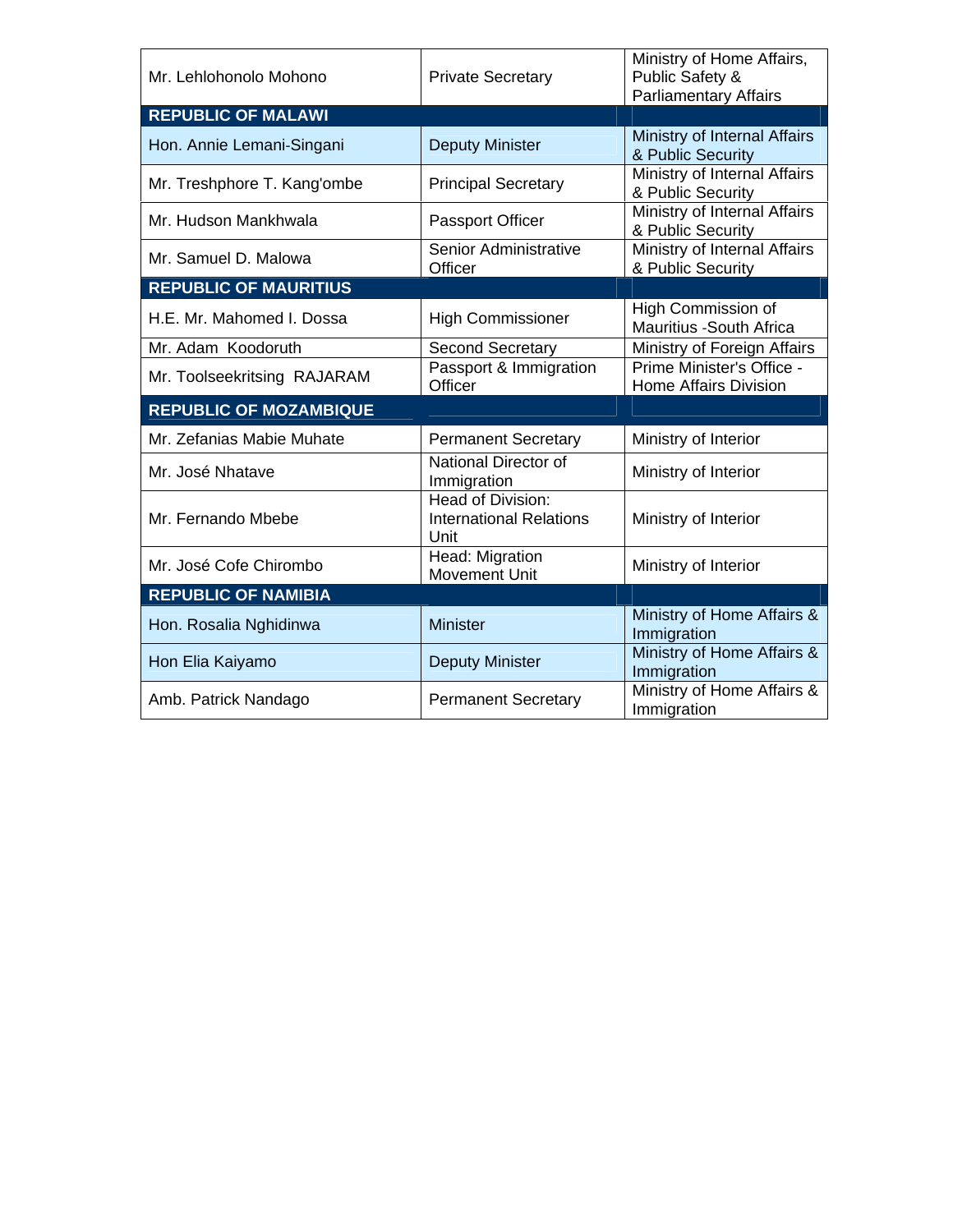| Mr. Nehemia Nghishekwa          | Deputy Director:<br>Immigration & Border<br>Control | Ministry of Home Affairs &<br>Immigration                 |
|---------------------------------|-----------------------------------------------------|-----------------------------------------------------------|
| <b>REPUBLIC OF SEYCHELLES</b>   |                                                     |                                                           |
| Mrs. Marie-Ange Houareau        | <b>Principal Secretary</b>                          | Ministry of Home Affairs,<br>Environment and<br>Transport |
| Mr. Paul Didon                  | Senior Immigration Officer                          | Ministry of Home Affairs,<br>Environment and<br>Transport |
| Mr. Georges Cherry              | <b>Immigration Officer</b><br>(Senior Officer)      | Ministry of Home Affairs,<br>Environment and<br>Transport |
| <b>REPUBLIC OF SOUTH AFRICA</b> |                                                     |                                                           |
| Hon. Fatima Ismail Chohan       | <b>Deputy Minister</b>                              | Ministry of Home Affairs                                  |
| Mr. Modiri Matthews             | <b>Chief Director:</b><br>Inspectorate              | Department of Home<br>Affairs                             |
| Ms. Lindile Kgasi               | Chief Director: Asylum<br>Seeker Management         | Department of Home<br><b>Affairs</b>                      |
| Ms. Dineo J. Malao              | PA to the Minister                                  | Ministry of Home Affairs                                  |
| <b>KINGDOM OF SWAZILAND</b>     |                                                     |                                                           |
| Hon. Chief Mgwagwa Gamedze      | <b>Minister</b>                                     | Ministry of Home Affairs                                  |
| Amb. Thembayana A. Dlamini      | Ambassador                                          | Permanent Mission of<br>Swaziland to the UN               |
| Mr. Titus Khumalo               | <b>Under Secretary</b>                              | Ministry of Home Affairs                                  |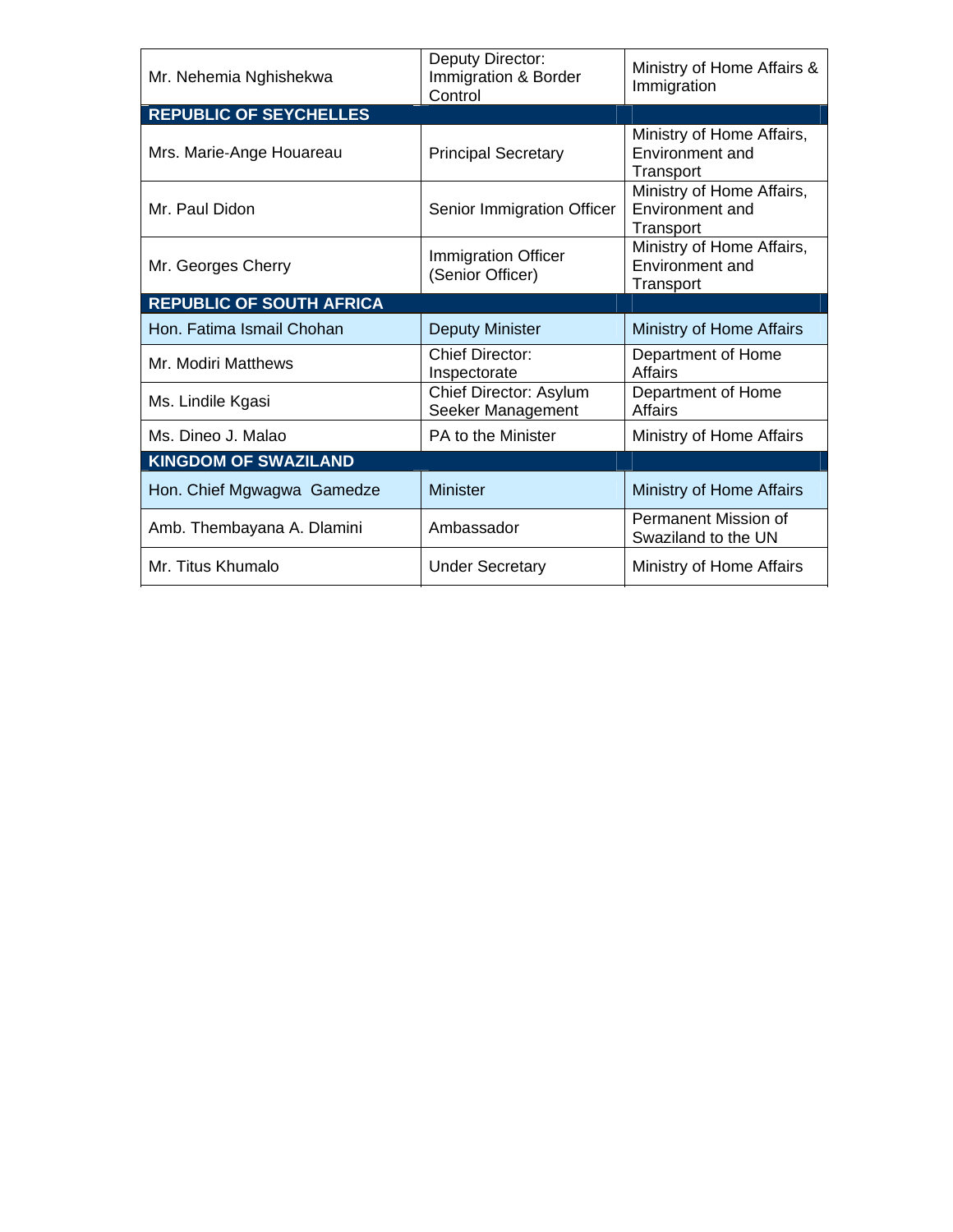| Mr. Elton Lukhele           | <b>First Secretary</b>              | Permanent Mission of<br>Swaziland to the UN   |
|-----------------------------|-------------------------------------|-----------------------------------------------|
| <b>REPUBLIC OF TANZANIA</b> |                                     |                                               |
| Mr. Mbarak M. Abdulwakil    | <b>Permanent Secretary</b>          | Ministry of Home Affairs                      |
| Mr. Philo Nombo             | <b>Immigration Officer</b>          | Ministry of Home Affairs                      |
| <b>REPUBLIC OF ZAMBIA</b>   |                                     |                                               |
| Hon. Richard Taima          | <b>Deputy Minister</b>              | Ministry of Home Affairs                      |
| Ms. Ndiyoi Mutiti           | <b>Permanent Secretary</b>          | Ministry of Home Affairs                      |
| Mr. Simon Kapilima          | Assistant Labour<br>Commissioner    | Ministry of Labour& Social<br>Security        |
| Mr. Moola Milomo            | Deputy Chief Immigration<br>Officer | Ministry of Home Affairs                      |
| <b>REPUBLIC OF ZIMBABWE</b> |                                     |                                               |
| Hon. Theresa M. Makone      | <b>Minister</b>                     | Ministry of Home Affairs                      |
| Mr. Lancester C. Museka     | <b>Permanent Secretary</b>          | Ministry of Labour& Social<br><b>Services</b> |
| Mr. Patience Matafi         | PA to the Minister                  | Ministry of Home Affairs                      |